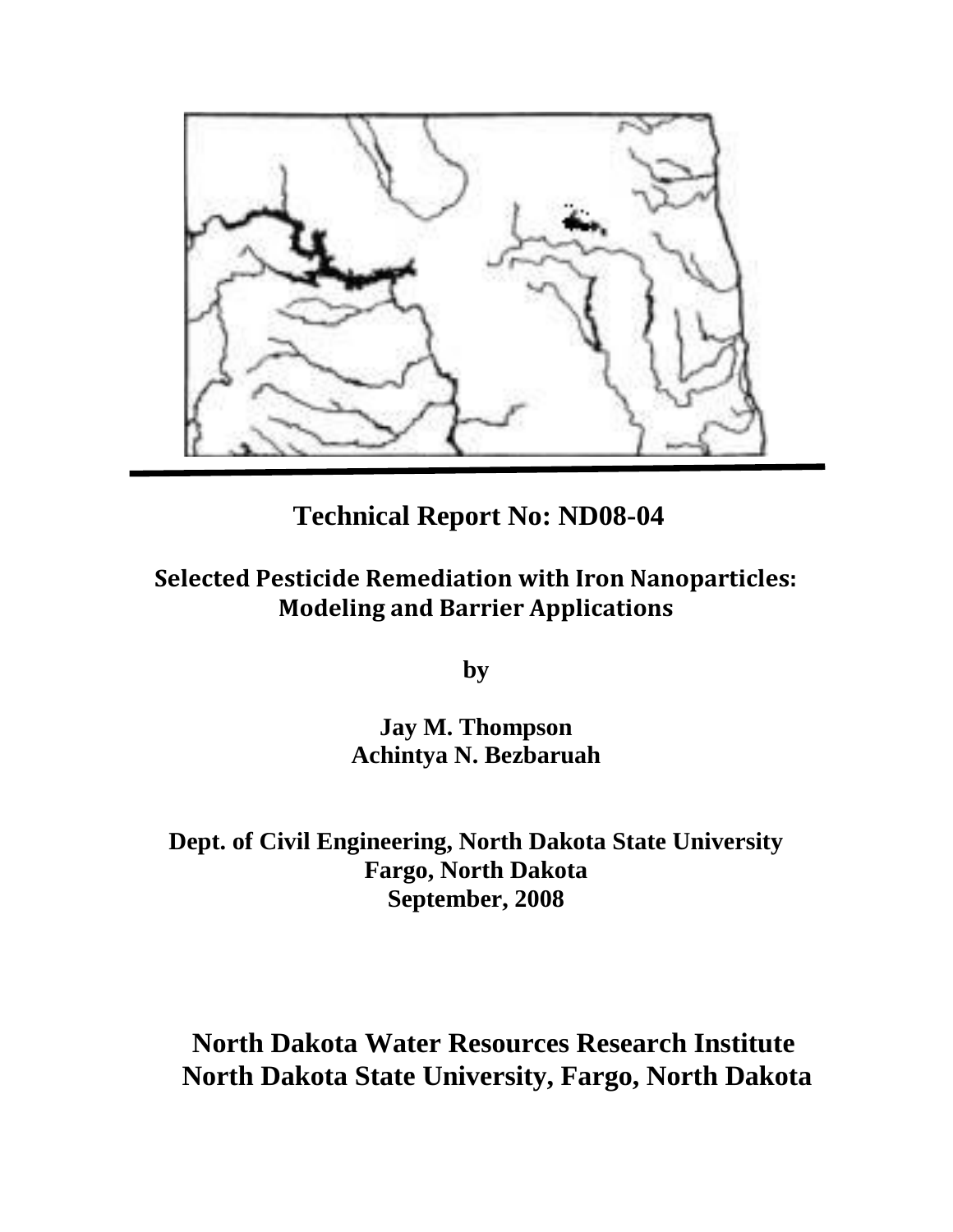# **Technical Report No: ND08-04**

# **Selected Pesticide Remediation with Iron Nanoparticles: Modeling and Barrier Applications**

by Jay M. Thompson **1** Achintya N. Bezbaruah **2**

**WRRI Graduate Research Fellow 1 and Assistant Professor 2 Department of Civil Engineering North Dakota State University Fargo, ND 58105 September, 2008** 

*The work upon which this report is based was supported in part by federal funds provided by the United States of Department of Interior in the form of ND WRRI Graduate Research Fellowship for the graduate student through the North Dakota Water Resources Research Institute.* 

*Contents of this report do not necessarily reflect the views and policies of the US Department of Interior, nor does mention of trade names or commercial products constitute their endorsement or recommendation for use by the US government.* 

> **Project Period: March 1, 2007 – August 31, 2008 Project Numbers: 2007ND149B and 2008ND165B**

**North Dakota Water Resources Research Institute Director, G. Padmanabhan North Dakota State University**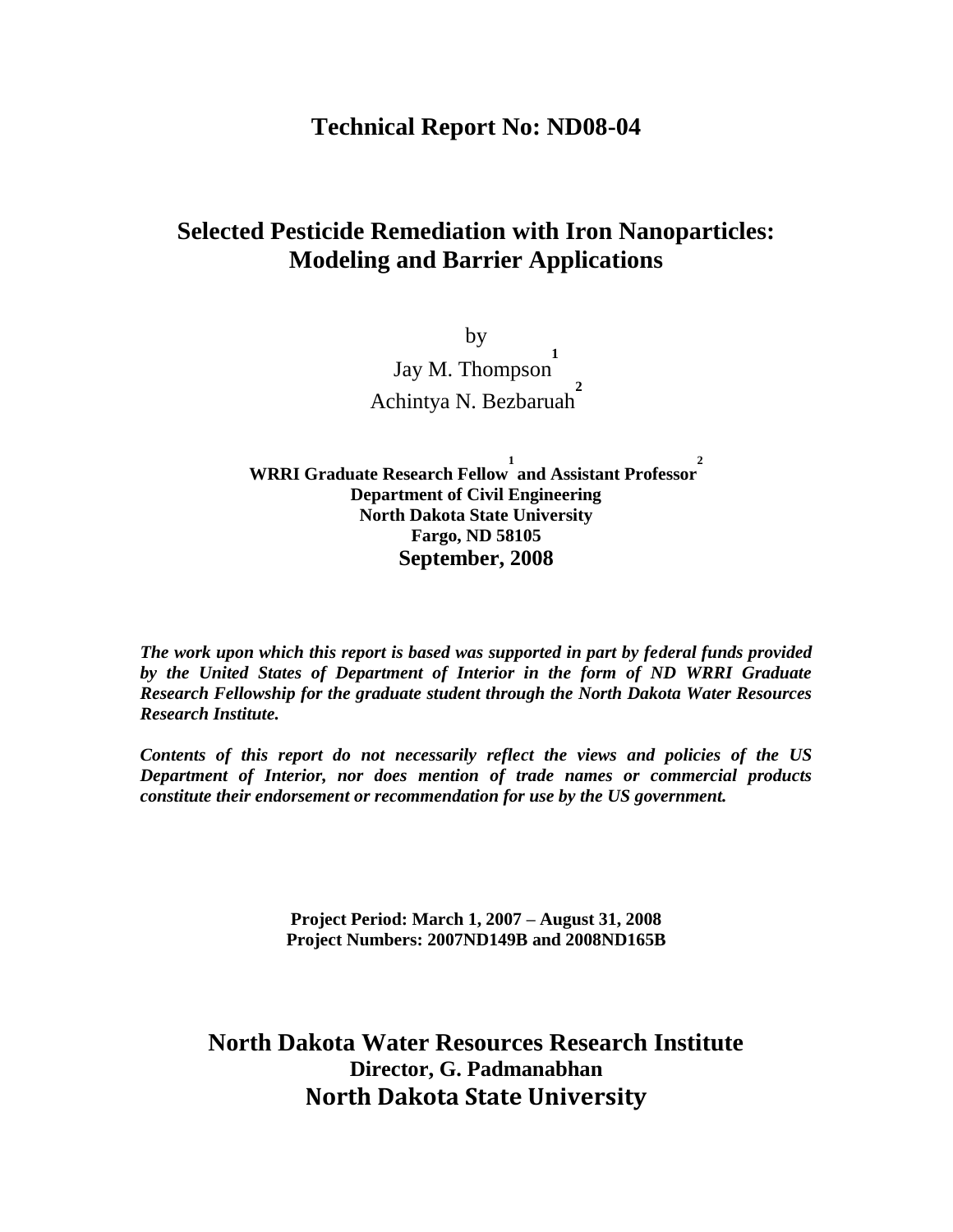# **TABLE OF CONTENTS**

| DESCRIPTION OF THE STATE OR REGIONAL WATER PROBLEM |
|----------------------------------------------------|
|                                                    |
|                                                    |
|                                                    |
|                                                    |
|                                                    |
|                                                    |
|                                                    |
|                                                    |
|                                                    |
|                                                    |
|                                                    |
|                                                    |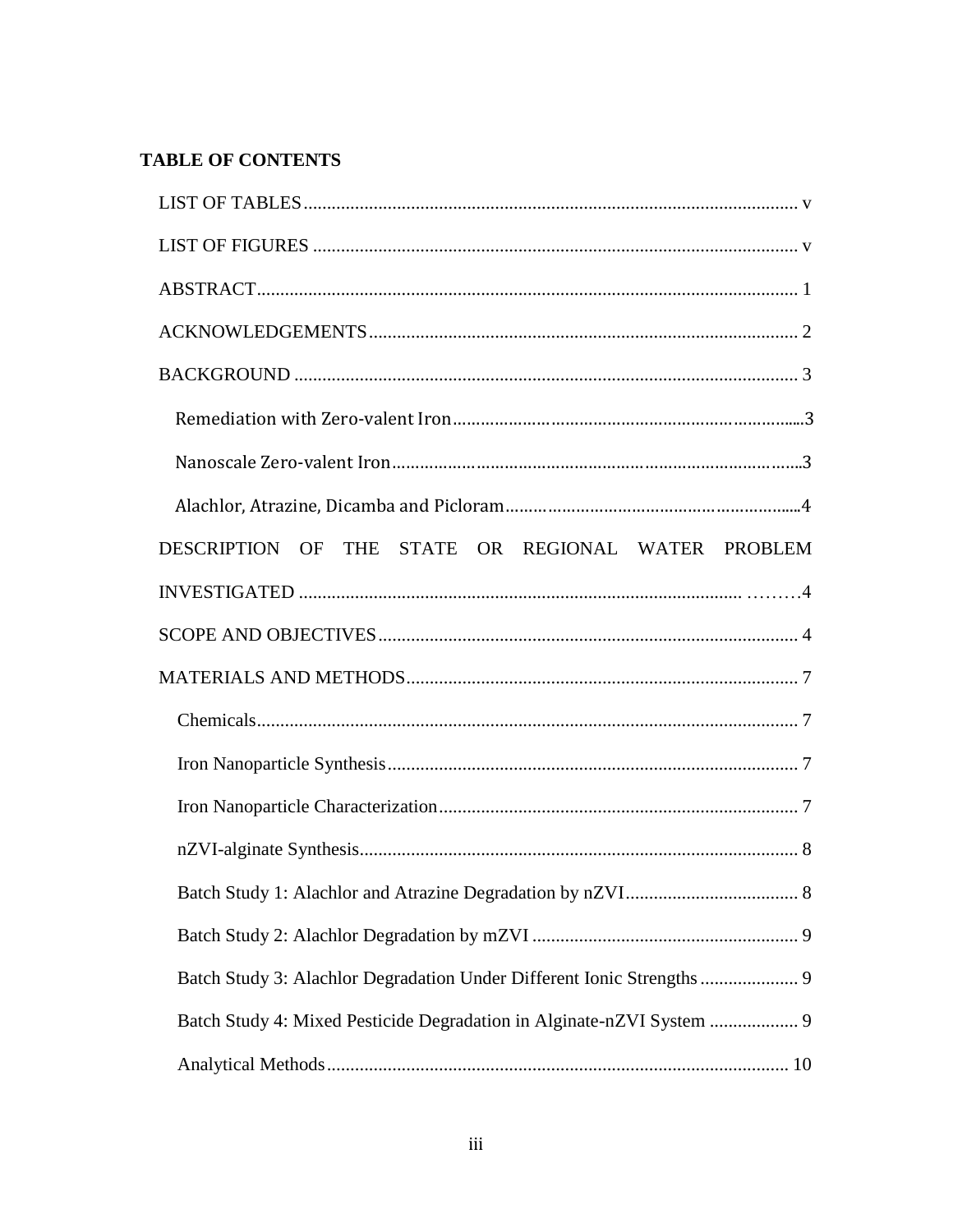| Batch Study 3: Alachlor Degradation Under Different Ionic Strengths  16 |  |
|-------------------------------------------------------------------------|--|
| Batch Study 4: Mixed Pesticide Degradation in Alginate-nZVI System 17   |  |
|                                                                         |  |
|                                                                         |  |
|                                                                         |  |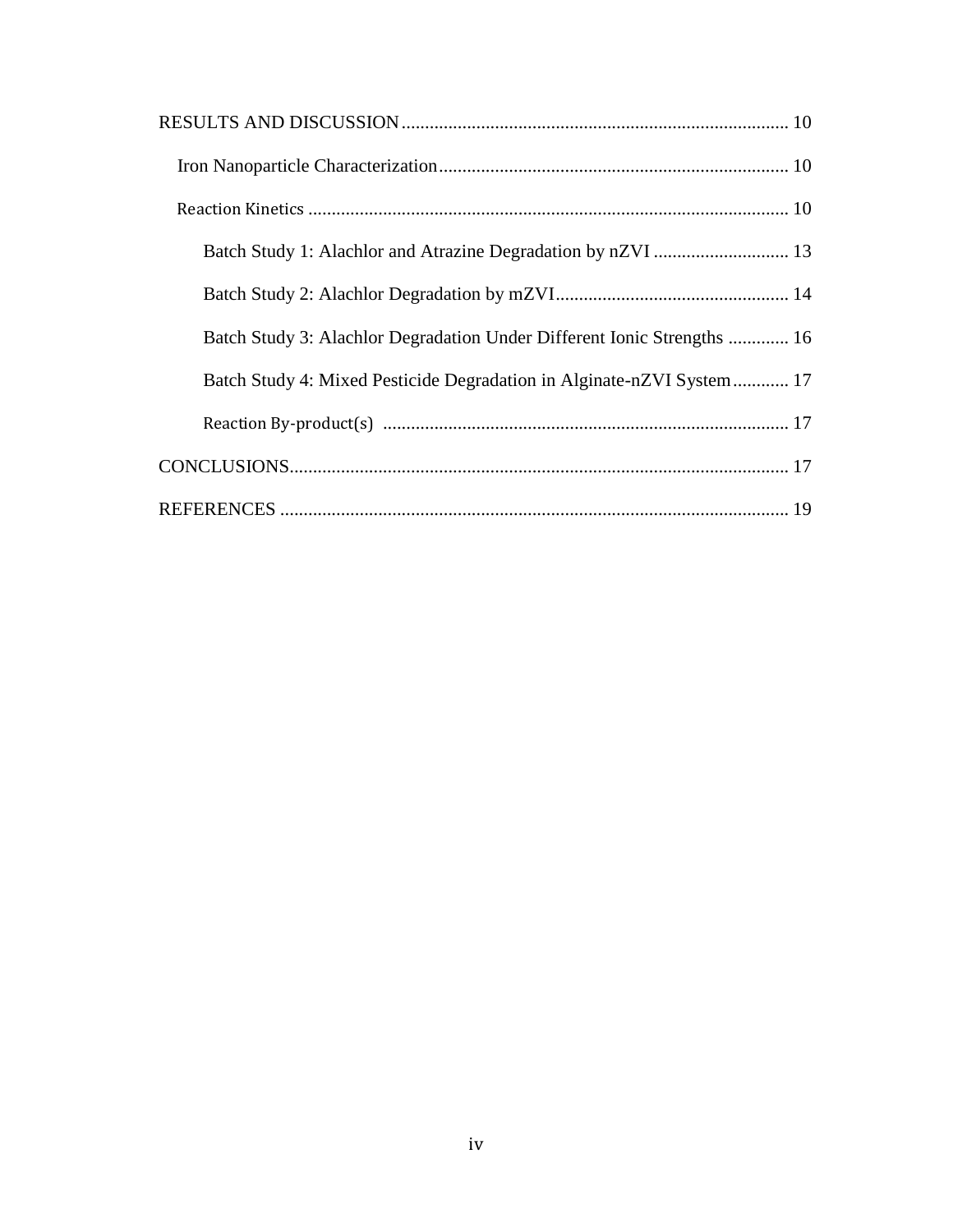# **LIST OF TABLES**

| Table 1. Properties of alachlor, atrazine, dicamba and picloram (USDA, 2007) |  |
|------------------------------------------------------------------------------|--|
|                                                                              |  |

# **LIST OF FIGURES**

| Figure 7. Comparison of observed alachlor degradation reaction rate constant under |  |
|------------------------------------------------------------------------------------|--|
|                                                                                    |  |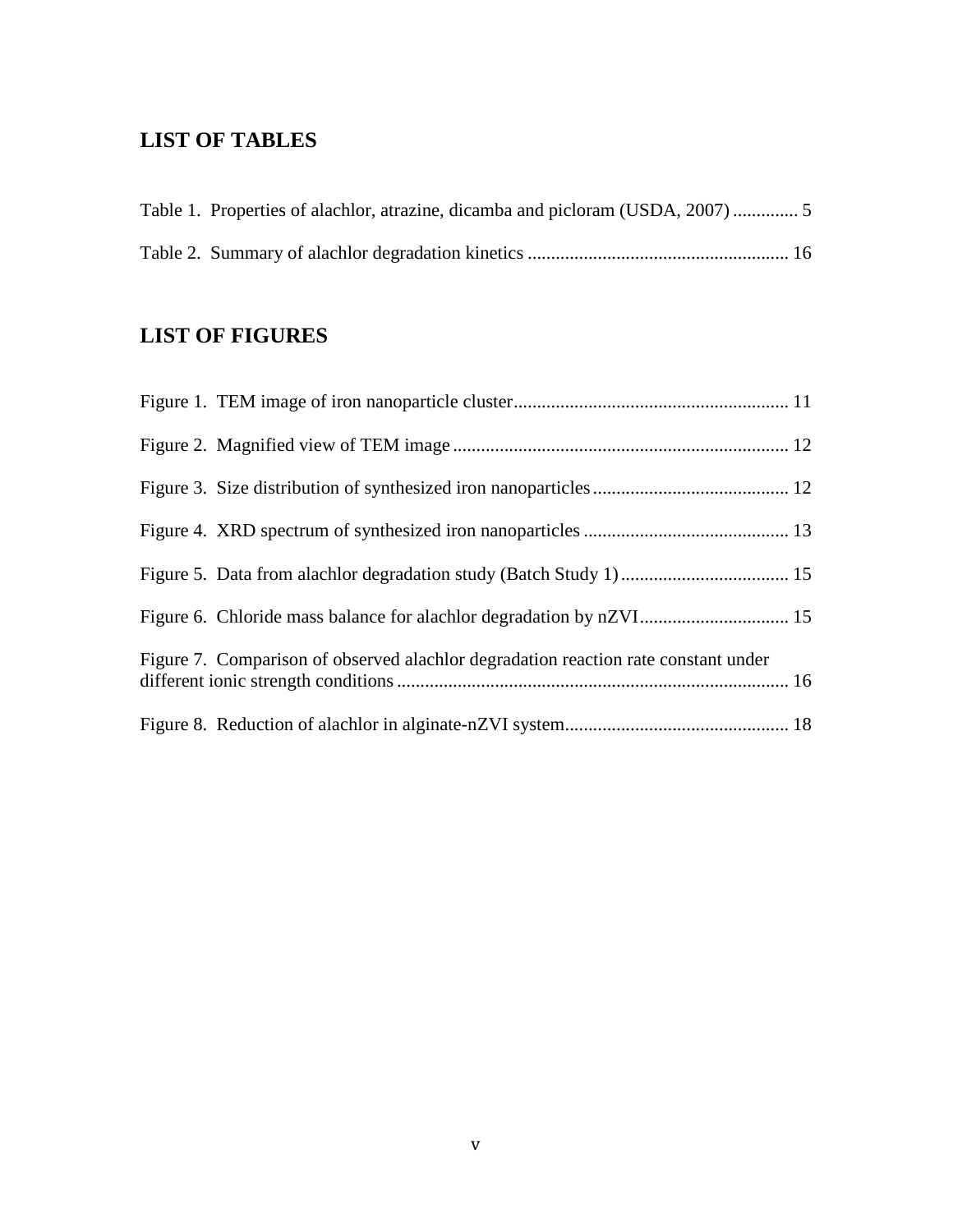# **ABSTRACT**

Pesticide contamination of groundwater is a major concern in agricultural areas. Of the many remediation technologies developed in the last decade, zero-valent iron is among the most studied. Nanoscale zero-valent iron (nZVI), with its unique properties and high surface area, enhances many of the advantages of traditional iron remediation. Unfortunately, studies comprehensively examining the utility of iron nanoparticles for pesticide remediation are lacking. The intent of this work is to survey the effectiveness of iron nanoparticles for several common chlorinated pesticides and to comprehensively study the reaction kinetics.Specifically, this study examined the effectiveness of iron nanoparticles for the treatment of the herbicides alachlor, atrazine, dicamba and picloram.

Iron nanoparticles were synthesized by the borohydride reduction method and characterized using transmission electron microscopy, X-ray diffraction and Brunauer-Emmett-Teller (BET) specific surface area analysis. The resulting particles had an average diameter of 35 nm and a N<sub>2</sub>-BET specific surface area of  $25 \text{ m}^2 \text{ g}^{-1}$ . Of the compounds studied, only alachlor degraded in the presence of nZVI.

The surface area normalized pseudo first-order rate constant (*kSA*) for alachlor dechlorination by nZVI was found to be 38.5 x  $10^{-5}$  L h<sup>-1</sup> m<sup>-2</sup> (R<sup>2</sup> = 0.999). The primary reaction by-product was identified as dechlorinated alachlor. The effect of ionic strength was also examined. The results suggested that nZVI might be a viable option for both site remediation and low volume, high concentration pesticide waste treatment.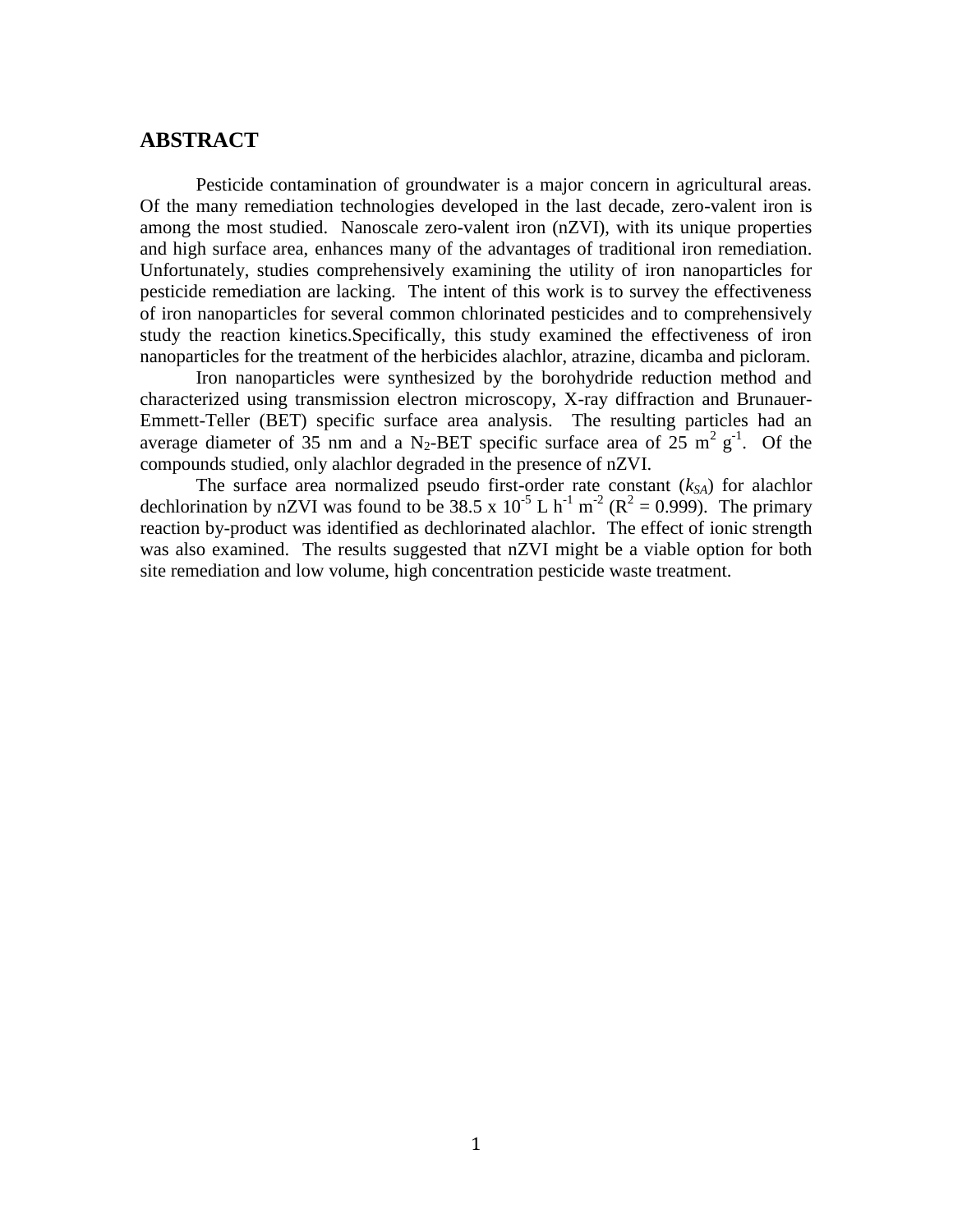# **ACKNOWLEDGEMENTS**

Stipend support and supplemental funding from the North Dakota Water Resources Institute are thankfully acknowledged. The authors also wish to recognize the North Dakota State University Development Foundation for funding portions of this work. The authors are grateful to Dr. Scott Korom and Hanying Xu (University of North Dakota) and Anuradee Witthayapanyanon (University of Oklahoma) for their assistance in ion chromatography and BET analysis, respectively.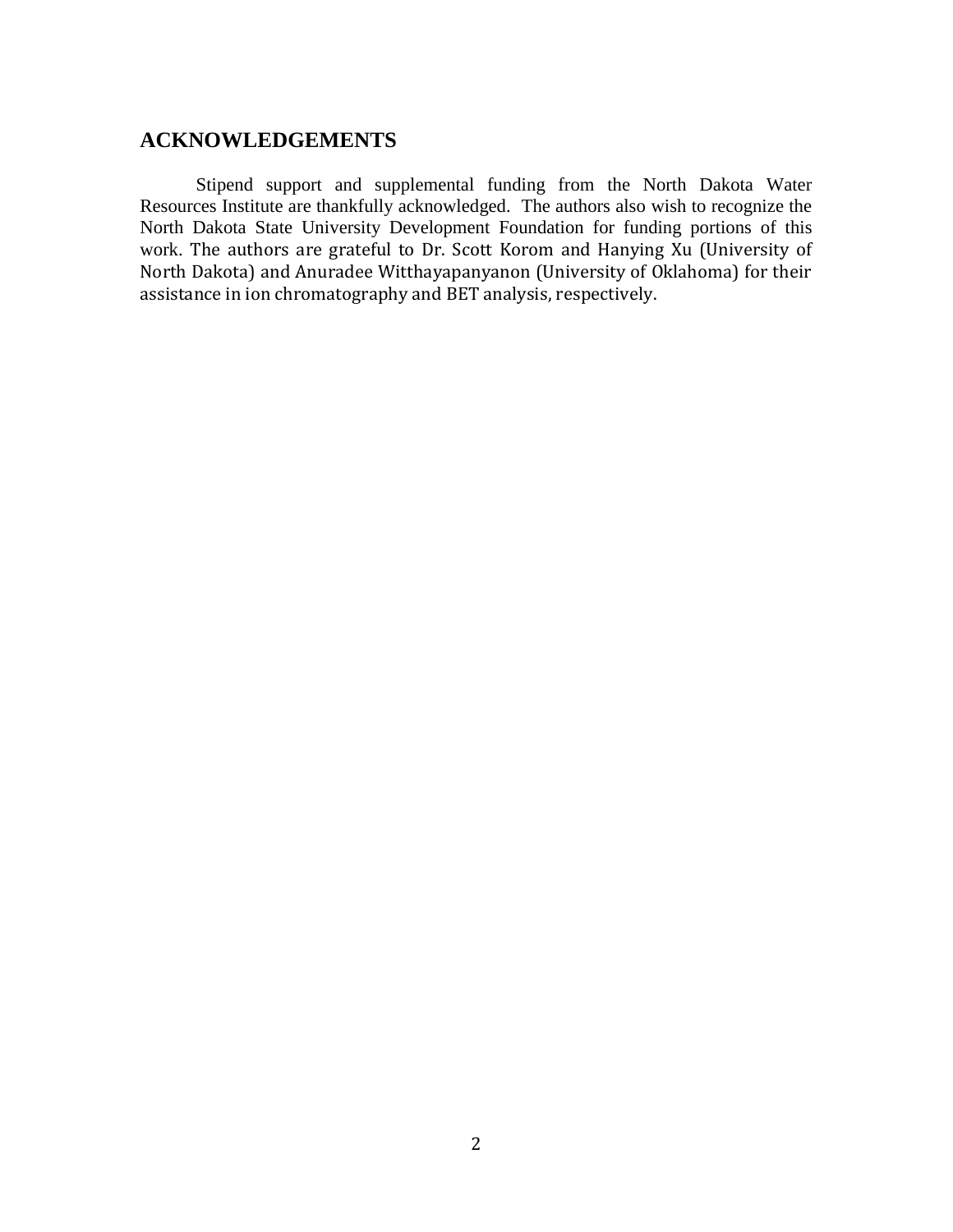# **BACKGROUND**

### *Remediation with Zero-valent Iron*

The zero-valent iron remediation process is generally a two-electron redox reaction. The standard electrode potential of the zero-valent iron/ferrous iron system is -0.44 V (Milazzo et al., 1978). A number of environmentally relevant compounds, most notably chlorinated aliphatic compounds, are sufficiently oxidized to yield a thermodynamically favorable oxidation-reduction reaction with zero-valent iron (Johnson et al., 1996). Matheson and Tratnyek (1994) have identified the following reaction:

$$
\text{Fe}^0 \rightarrow \text{Fe}^{2+} + 2\text{e}^{\cdot} \text{R-X} + 2\text{e}^{\cdot} + \text{H}^+ \rightarrow \text{R-H} + \text{X}
$$
\n(1)

The advantages of iron metal for remediation include its non-toxicity, and economy. Lab-scale studies on iron (in the form of filings or microscale powder) have been successful in treating chlorinated ethanes (Orth and Gillham, 1996; Hara et al., 2005), chlorinated methanes (Matheson and Tratnyek, 1994), arsenic (Luepin et al., 2005). Traditional zero-valent iron (non-nano) has been employed in hundreds of sites, usually in the form of permeable barriers (Rock et al., 1998). Numerous detailed performance evaluations of permeable barriers have proven the technology effective (Phillips et al., 2000; Morrison, et al., 2001; Wilkin et al., 2005).

# *Nanoscale Zero-valent Iron*

Weber (1996) showed that zero-valent iron redox reactions are surface mediated. Thus, reaction rates can be improved by increasing the available iron surface area. Nanoscale zero-valent iron (nZVI) can drastically improve reaction rates, compared to microscale zero-valent iron, due to its high specific surface area (Zhang, 2003). Most iron nanoparticles used for environmental remediation have diameters in the range of 20- 800 nm (Li et al., 2006). Iron nanoparticles have specific surface areas on the order of 20-30  $m^2g^{-1}$  (Zhang, 2003) compared to about  $\langle$  2  $m^2g^{-1}$  for traditional iron (Sigma-Aldrich, 2007). There is still significant debate as to whether the enhanced reaction rates are mainly due only to surface area (Nurmi et al., 2005) or if there are some other properties intrinsic only to iron nanoparticles. Liu et al. (2005b) posit that borohydride synthesized (a wet chemistry method that is very well-researched) iron nanoparticles have the unique property to activate  $H_2$  promoting hydrodehalogenation and hydrogenation. While a wide variety of nZVI synthesis techniques (Li et al., 2006 list four physical methods and seven chemical methods all producing, sometimes wide, differences in physical properties), this work will focus exclusively on borohydride synthesized particles.

Perhaps more important than nZVI enhanced reactivity is its potential to be directly injected into the subsurface. This potential has not yet been fully realized for nZVI (Quinn et al., 2005; Saleh et al., 2008) due to its limited mobility in the subsurface. Nanoscale iron subsurface mobility is limited by particle-soil grain attachment and particle-particle agglomeration (Saleh et al., 2007). To increase subsurface mobility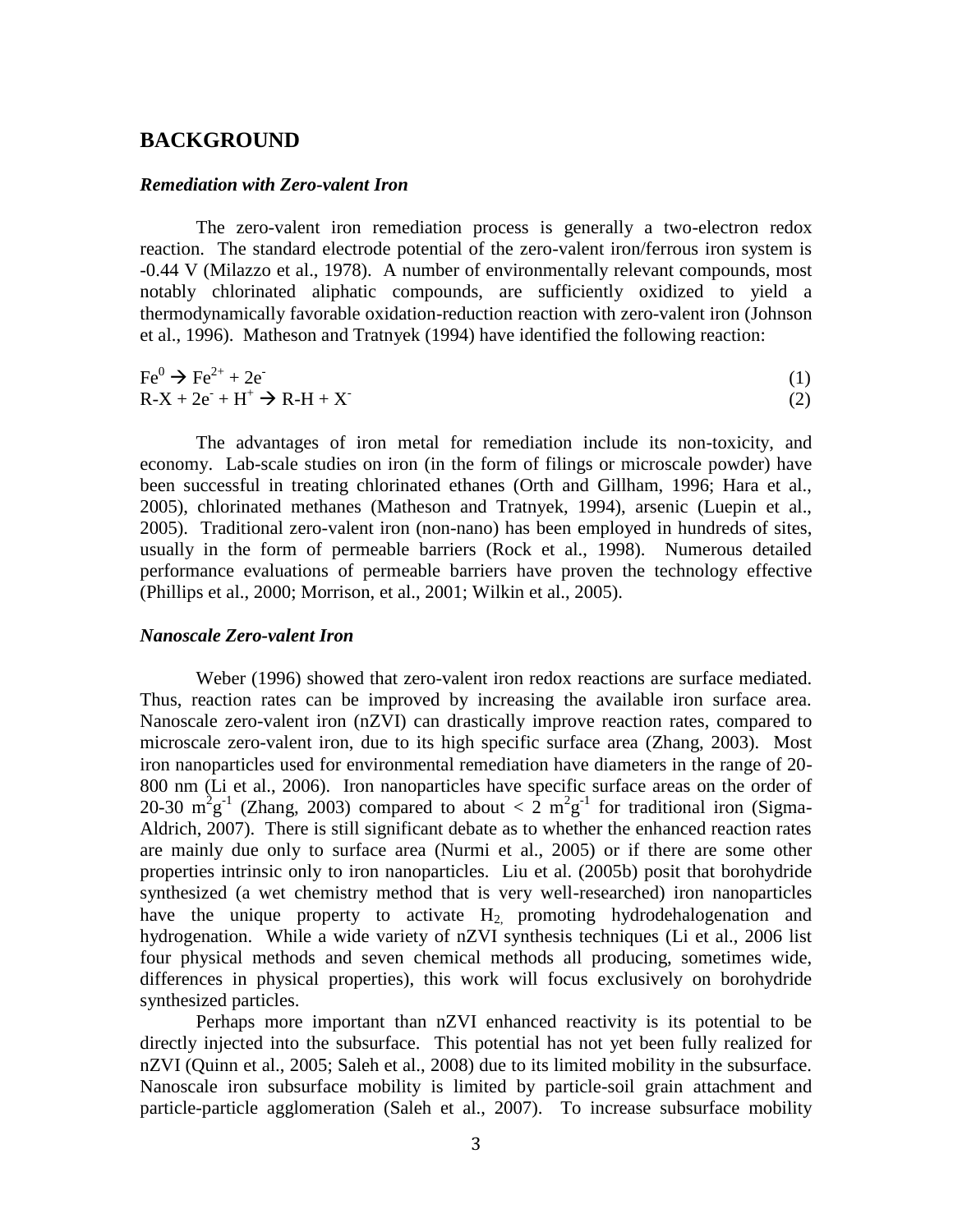nZVI is mixed with surfactants (Saleh et al., 2008) or, more frequently, coated with polymers (Saleh et al., 2005; Hydutsky et al., 2007; Krajangpan et al., 2008).

While there has been very limited study on pesticide degradation by bimetallic (Pd-Fe) iron nanoparticles (Joo and Zhao, 2007), no work has yet been reported on pesticide degradation in anoxic condition in the presence of only nZVI.

## *Alachlor, Atrazine, Dicamba and Picloram*

The pesticide compounds tested in this study were selected on the basis of an extensive review of the  $Fe<sup>0</sup>$  reductive dechlorination literature. The four compounds selected (Table 1), alachlor, atrazine, dicamba and picloram, have been shown by previous researchers to be susceptible to  $Fe<sup>0</sup>$  reductive dechlorination (Eykholt and Davenport, 1998; Ghauch and Suptil, 2000; Dombeck et al., 2001; Ghauch, 2001; Gibb et al., 2004. No comprehensive kinetic studies have been conducted on the above compounds with iron nanoparticles.

# **DESCRIPTION OF THE STATE OR REGIONAL WATER PROBLEM INVESTIGATED**

Sixty percent of North Dakota's population uses groundwater as their drinking water source (Radig, 1997). In rural areas, 97% of the population depends on groundwater (Radig, 2006). Protection of this resource is of vital interest to the people of North Dakota.

Modern agricultural practice has prevented high-level non-point source contamination of ground water (Koplin 1998). While vigilance must be maintained on non-point source contamination, a more immediate problem is the point source contamination of groundwater at agricultural chemical retail outlets and pesticide storage, mixing, and loading facilities on farms. North Dakota water quality officials cite the release of the herbicides used to control leafy spurge, such as dicamba, at these retail outlets (Bartelson, 2006). In Minnesota, the most common pesticide contamination scenario is the accidental release of corn herbicides at agricultural chemical retail outlets (Villas-Horn, 2006). The development of new pesticide spill remediation technologies can potentially abate these issues.

# **SCOPE AND OBJECTIVES**

The broad objective of this research is to determine the efficacy of zero-valent iron (Fe<sup>0</sup>) nanoparticles (nZVI) for remediation of a spectrum of widely used pesticides. Further, the reaction kinetics will be quantified and modeled.

The specific objectives of this research are as follows:

(a) Determine if nZVI is effective in treating atrazine, alachlor, dicamba and picloram.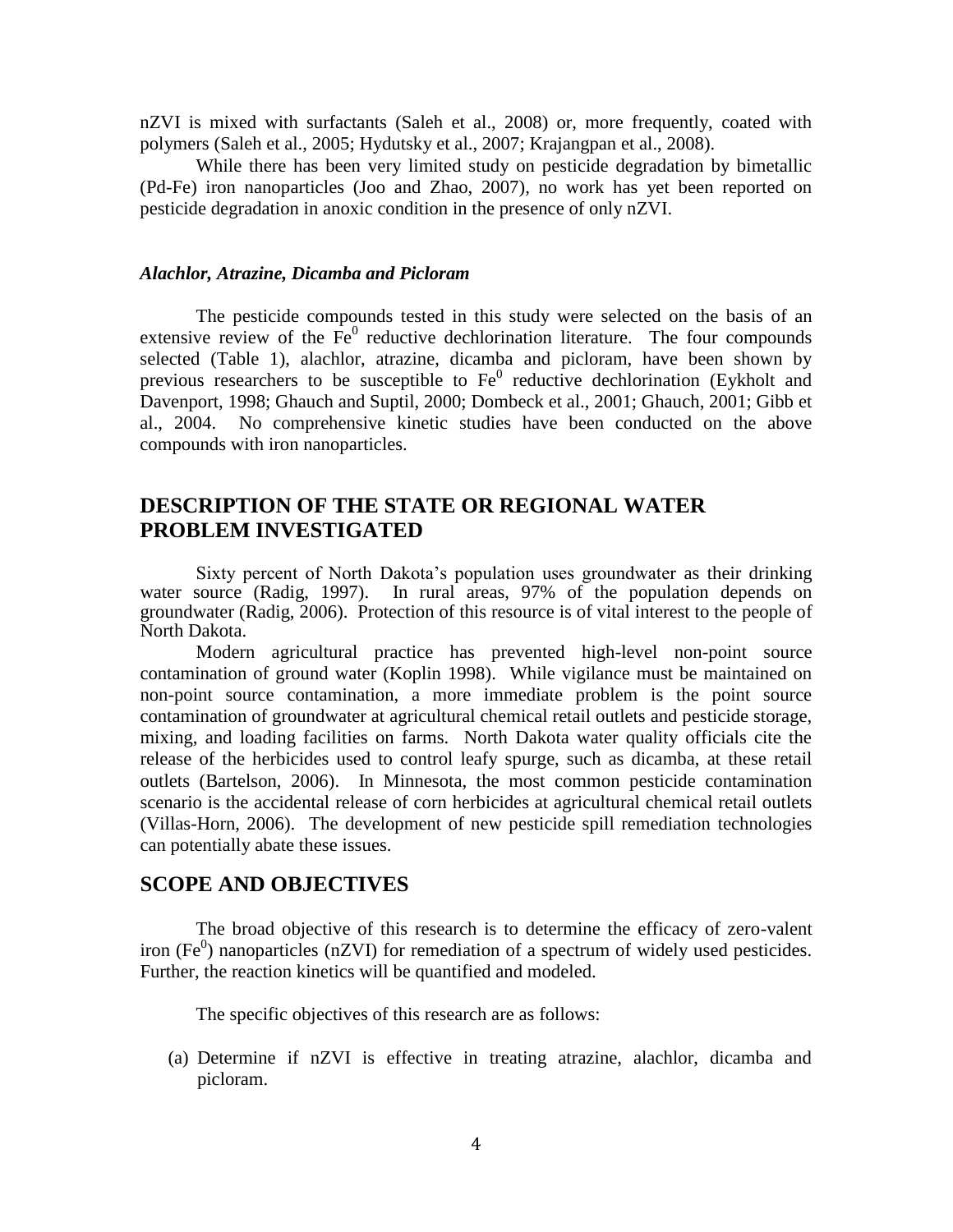| Soil $\mathrm{T}_{1/2}{}^{(\mathrm{b})}$                                                      | 21d                           | 77-146 d                                     |  |  |
|-----------------------------------------------------------------------------------------------|-------------------------------|----------------------------------------------|--|--|
| $K_{OC}$                                                                                      | 124                           | 147<br>479                                   |  |  |
| $K_{\rm OV}$                                                                                  | 794                           |                                              |  |  |
| Solubility $^{(a)}$<br>$H_2O$                                                                 | $240$ mg $\mathrm{L}^{-1}$    | $33\ \mathrm{mg}\, \mathrm{L}^{-1}$          |  |  |
| Molecular<br>Weight                                                                           | 269.8                         | 215.7                                        |  |  |
| Chemical<br>Formula                                                                           | $\mathrm{C_{14}H_{20}CNO_2}$  | $\mathrm{C_8H_14CN_5}$                       |  |  |
| <b>Table 1.</b> Liopernes of alactine, and all predictional (Control, 2007).<br>re<br>Structu | z<br>O:<br>$\overline{\circ}$ | `z r<br>z<br><u>ਹ</u> .<br>ž,<br>ٌ≥َ<br>`≠ ≖ |  |  |
|                                                                                               | <b>Alachlor</b>               | Atrazine                                     |  |  |

**Table 1.** Properties of alachlor, atrazine, dicamba and picloram (USDA, 2007). **Table 1.** Properties of alachlor, atrazine, dicamba and picloram (USDA, 2007).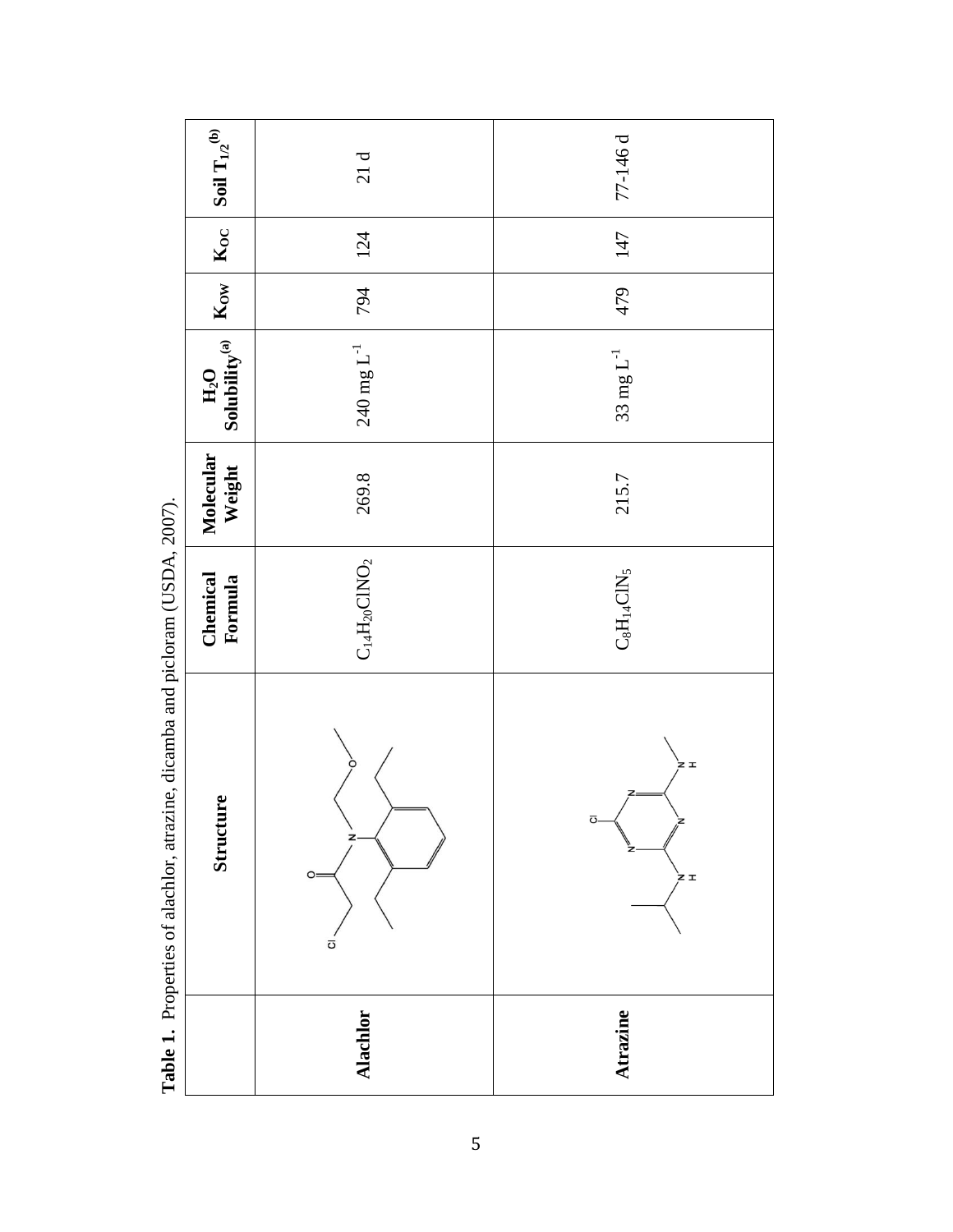| ٢<br>٦<br>ί |
|-------------|
|             |
|             |
| d           |

| Dicamba                                                                                                    | $\overline{a}$<br>Structure<br>F.<br>ō                                          | $\mathrm{C}_8\mathrm{H}_6\mathrm{C} \mathrm{I}_2\mathrm{O}_3$<br>Chemical<br>Formula | Molecular<br>Weight<br>215.7 | Solubility $^{(a)}$<br>$8310\ \mathrm{mg}\ L^{-1}$<br>H <sub>2</sub> O | $K_{\rm OV}$<br>3.6 | $\mathbf{K}_{\mathbf{OC}}$<br>13 | Soil $\mathrm{T}_{1/2}{}^{(\mathrm{b})}$<br>18d |
|------------------------------------------------------------------------------------------------------------|---------------------------------------------------------------------------------|--------------------------------------------------------------------------------------|------------------------------|------------------------------------------------------------------------|---------------------|----------------------------------|-------------------------------------------------|
| (b) $\rm H_3$ F1ife in coil is highly dependent on microhial/soil conditions: a typical value is presented | $\overline{5}$<br>$\overline{\circ}$<br>$\overline{\circ}$<br>O<br>Ξ,<br>ಠ<br>ت | $\mathrm{C}_6\mathrm{H}_3\mathrm{Cl}_3\mathrm{N}_2\mathrm{O}_2$                      | 241.5                        | $430$ mg $\mathrm{L}^{-1}$                                             | $\Box$              | 29                               | $18-300\,\rm{d}^{(c)}$                          |

**(a)** At 25° C. **(b)** Half-life in soil is highly dependent on microbial/soil conditions; a typical value is presented. **(c)** Half-life is Hall-life is <sup>(a)</sup> At 25° C. <sup>(b)</sup> Half-life in soil is highly dependent on microbial/soil conditions; a typical value is presented.<br>highly dependent on picloram concentration. highly dependent on picloram concentration.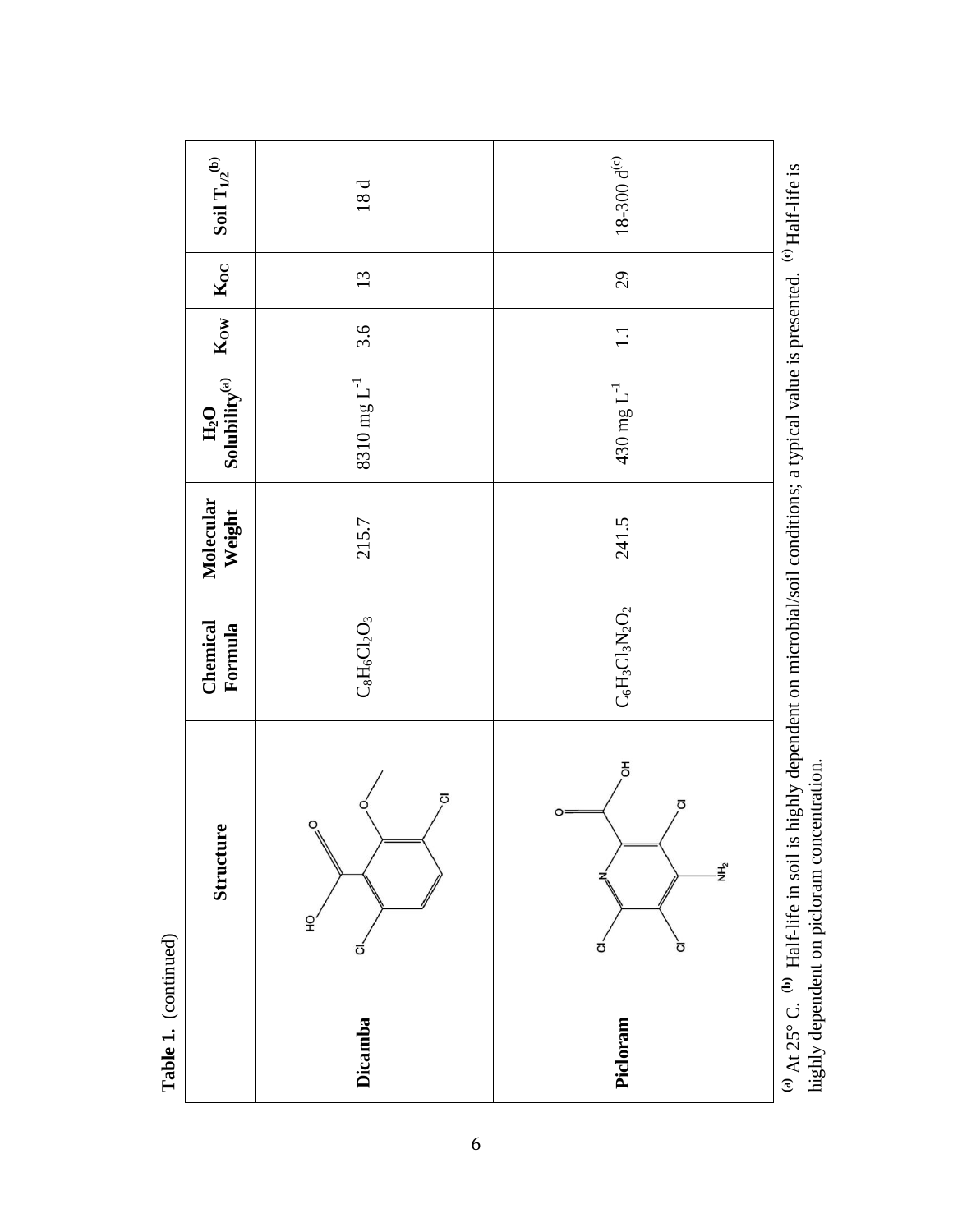- (b) If applicable, quantify the reaction kinetics of pesticide degradation by nZVI.
- (c) Determine the effect, if any, of ionic strength on reaction kinetics of pesticide degradation by nZVI.
- (d) Develop a simple, biocompatible subsurface delivery vehicle for the nZVI.

# **MATERIALS AND METHODS**

## *Chemicals*

All materials were used as received. Chemicals were stored at room temperature  $(22\pm2\degree C)$  except pesticide standards (stored at -18 $\degree C$ ) and pesticide stock solutions (stored at 4°C). Pesticide stock solutions were replaced every month

#### *Iron Nanoparticle Synthesis*

Nanoscale zero-valent iron particles were synthesized by borohydride reduction of ferrous iron, which was modified slightly from a method by Liu et al. (2005a). The reaction scheme for the synthesis is as follows:

$$
2\ \text{Fe}^{2+} + \text{BH}_4 + 3\text{H}_2\text{O} \rightarrow 2\text{Fe}^{0}\downarrow + \text{H}_2\text{BO}_3 + 4\text{H}^+ + 2\text{H}_2\tag{3}
$$

An aqueous solution of NaBH4 (98%, Aldrich) was added drop-wise to a  $Fe(SO<sub>4</sub>) \cdot 7H<sub>2</sub>O$  (99%, Alfa Aesar) methanol/water solution resulting in a suspension of iron particles that was subsequently vacuum filtered and washed with copious amounts of ethanol to remove any excess borohydride. The iron was then dried using alternating exposures to nitrogen gas and vacuum at 120°C using standard Schlenk procedures. After thoroughly drying the iron, air was allowed to slowly bleed into the Schlenk flask over a period of approximately 12 h to passivate the iron. The resulting black clusters of iron were ground, yielding fine nZVI powder. The nZVI was stored in a nitrogen environment in a glovebox (Innovation Technology Inc.) for later use.

# *Iron Nanoparticle Characterization*

#### TEM Analysis

Particle morphology was characterized by transmission electron microscopy (TEM, JEOL JEM-100CX II)**.** A concentrated nZVI sample was prepared in ethanol, sonicated, and placed on a Formvar<sup>®</sup> coated 300 mesh copper grid for analysis at an accelerating voltage of 80 kV. Some sample oxidation during preparation was unavoidable.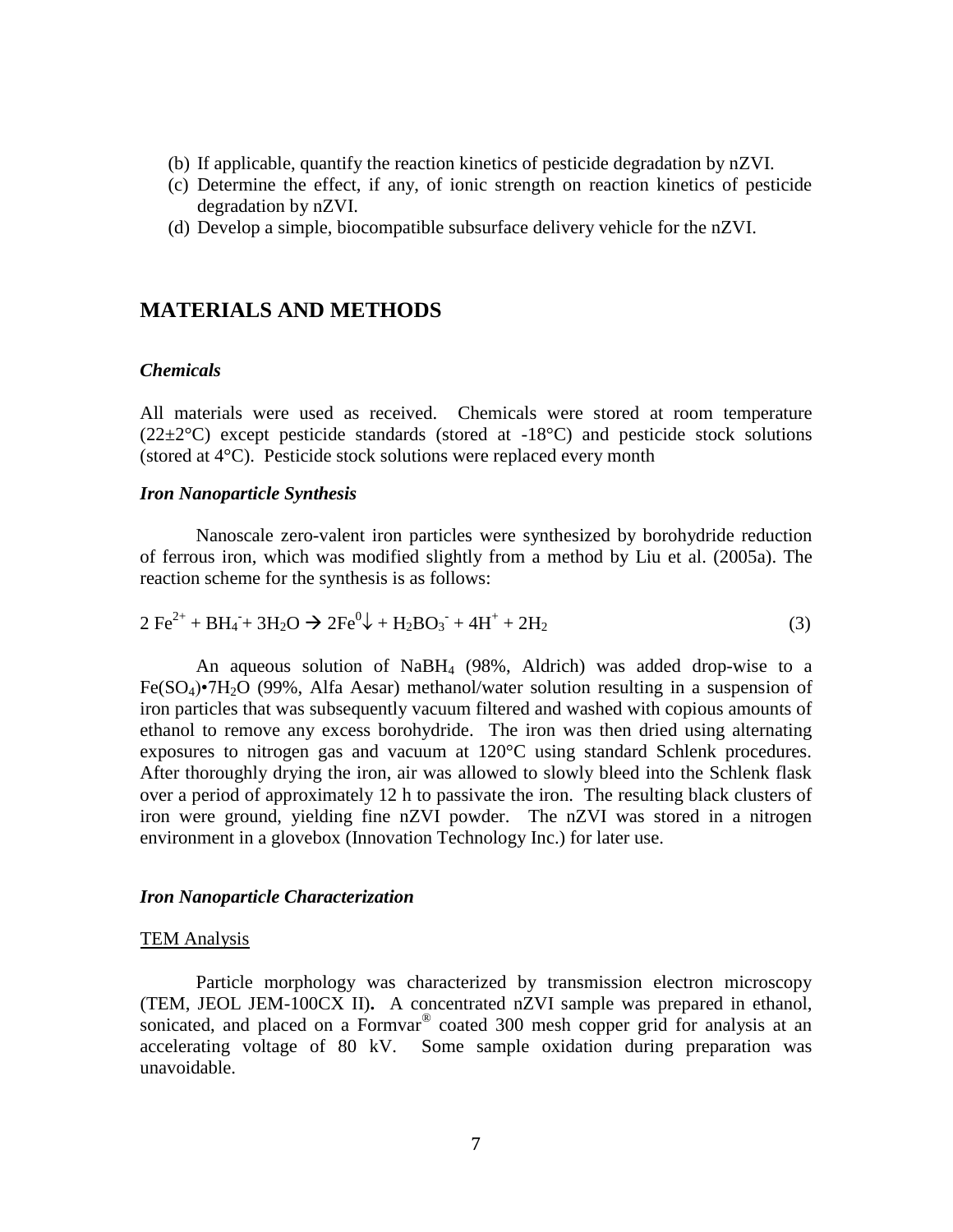#### XRD Analysis

X-ray diffraction (XRD) analysis of nZVI was performed on a Philips X'Pert MPD with Cu K $\alpha$  X-ray source. Sample was ground, dispersed in hexane set on a glass slide and analyzed upon evaporation of the hexane. Some sample oxidation during preparation was unavoidable. Analysis was carried out at 40 kV and 30 mA with a scan range from 20˚ to 80˚.

#### **BET Specific Surface Area Analysis**

Brunauer-Emmett-Teller (BET) specific surface area of nZVI was determined by  $N_2$  gas absorption (Micromeritics, ASAP 2000). BET analysis was conducted at the University of Oklahoma (Norman, OK) following standard procedures (ASTM, 2004). Particles were analyzed with no further preparation. The surface area of microscale ZVI (mZVI) used in this study was supplied by the manufacturer.

# *nZVI-alginate Synthesis*

The intent of this experiment was to determine if entrapping nZVI in an alginate matrix will significantly reduce the alachlor reaction rate. The primary objective of this entrapment was a simple and inexpensive permeable reactive barrier technology. A method for entrapping cells (Asku et al., 1998) in alginate was modified for nZVI entrapment. One gram of sodium alginate was dissolved in 50 mL of deionizied, deoxygenated ( $N_2$  sparged) water. Great care was taken to minimize the introduction of oxygen into the solution while being stirred. The resulting viscous gel was then set aside for 30 minutes to allow any air bubbles to escape. A measured amount  $(1.0 \text{ g})$  of nZVI was then gently added into the gel which was kept stirred. The nZVI-alginate mixture was then dropped into a 3.5% (w/v) deoxygenated CaCl<sub>2</sub> solution using a peristaltic pump. The alginate-nZVI immediately formed spherical beads upon contact with the  $CaCl<sub>2</sub>$  solution. Beads were immersed in the  $CaCl<sub>2</sub>$  solution for 9 hrs to facilitate hardening and ensure optimal diffusion characteristics (Garbayo et al., 2002).

# *Batch Study 1: Alachlor and Atrazine Degradation by nZVI*

Batch studies examining the reaction kinetics of alachlor and atrazine with nZVI were conducted. Trials were conducted in 500 mL polyethylene terephthalate bottles with fluoropolymer resin-coated silicone septum screw caps.

Vials were covered with aluminum foil to prevent possible photodegradation (Bahena and Martínez, 2006). Deionized (Barnstead, 18 M $\Omega$ ) water (400 mL) was pipetted into the bottles and spiked with an alachlor (99.2%, Chem Service) stock solution (1.0 mg mL<sup>-1</sup> in methanol) at varying levels to yield 10-40 mg L<sup>-1</sup> pesticide solutions. The pesticide solution was then sparged with nitrogen gas (ultra high purity grade, ChemGas) to deoxygenate the solution. Samples were not withdrawn prior to sparging, thus the effects of volitization were not considered in analysis. Initial pH ( $pH_0$ )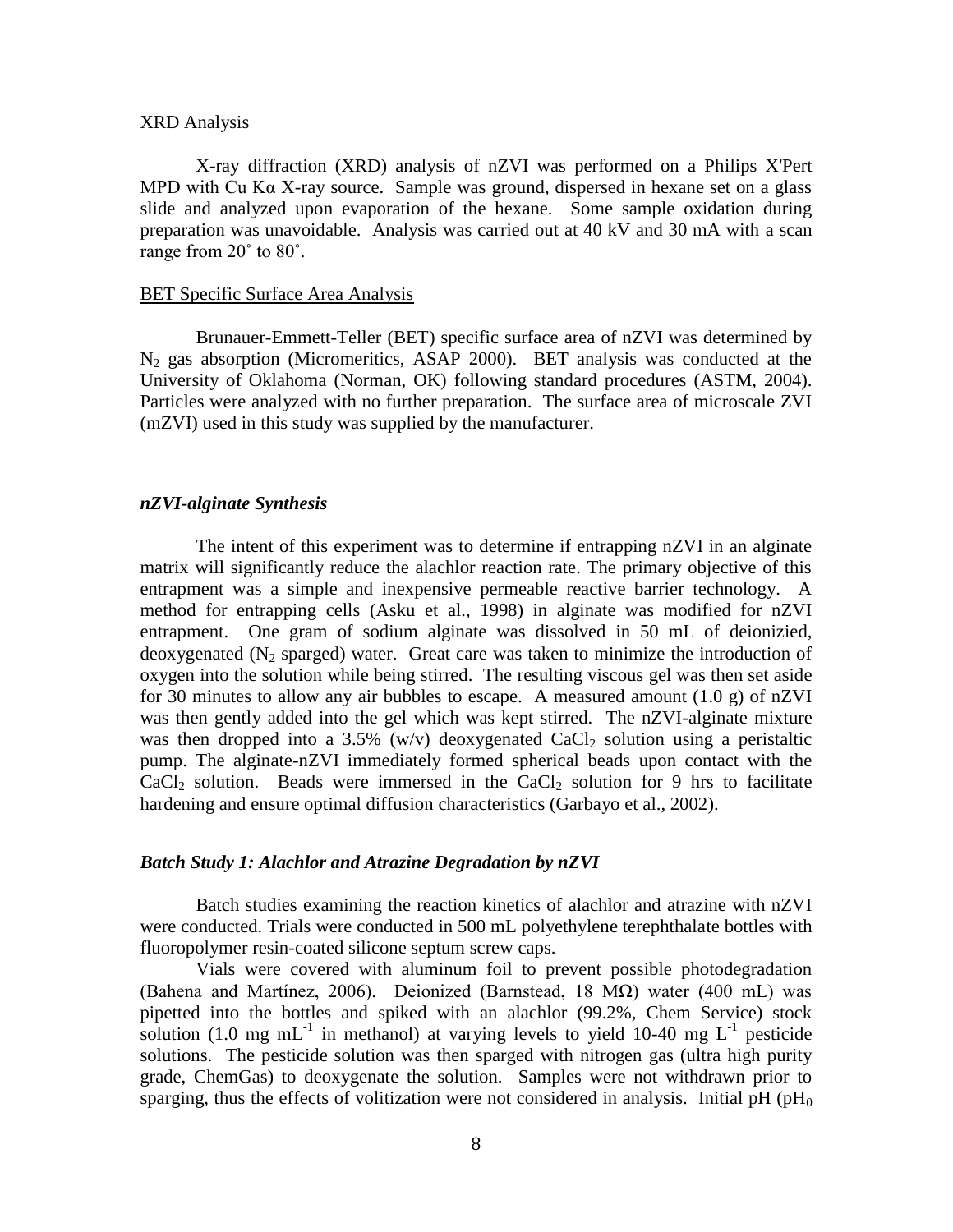$\approx$  6.0-8.0) was not adjusted and trials were not buffered. A measured amount (1.60 g) of nZVI was placed in each vial and the headspace was purged with nitrogen gas. After brief sonication to break any iron aggregates, trial, blank and control vials were placed on a custom built rotary shaker (28 rpm). Aliquots (2 mL) were periodically (0, 3, 6, 12, 24, 48 and 72 h) withdrawn by syringe and passed through a 0.02 μm pore size syringe filter (Whatman, Anatop 10). Samples were stored at 4°C and analyzed within 48 h of collection. All trials in this batch study were conducted at room temperature  $(22\pm2^{\circ}C)$ and run in triplicate unless otherwise specified. Control for this batch study was provided by a trial with identical conditions, excepting the addition of iron.

## *Batch Study 2: Alachlor Degradation by mZVI*

Parallel comparison trials were conducted under identical conditions to Batch Study 1, replacing nZVI with 200 g of microscale zero-valent powder (99.9%, Aldrich). This mass was selected on the basis of non-rigorous trials to determine an appropriate mZVI mass that yielded kinetics similar to that observed in the nZVI trials. All trials in this batch study were conducted at room temperature  $(22\pm 2^{\circ}C)$  and run in triplicate unless otherwise specified.

# *Batch Study 3: Alachlor Degradation Under Different Ionic Strengths*

A set of four trials was conducted to evaluate the effect of solution ionic strength on alachlor degradation kinetics. An alachlor solution (20 mg  $L^{-1}$ ) was prepared as previously described for Batch Study 1. The ionic strength of the solutions was adjusted to 10 mM (trials 1 and 2) and 100 mM (trials 3 and 4) with the addition of calcium chloride  $(CaCl<sub>2</sub>$  in trials 1 and 3) and sodium chloride (NaCl in trials 2 and 4). Experiments were carried out sacrificially in 20 mL borosilicate glass vials with fluoropolymer resin/silicone lined septum screw caps (EP Scientific Products). Vials were agitated in a custom built rotary shaker (28 rpm) at room temperature and samples were withdrawn, stored and analyzed as described earlier. All trials in this batch study were conducted at room temperature  $(22\pm2^{\circ}C)$  and run in triplicate unless otherwise specified.

## *Batch Study 4: Mixed Pesticide Degradation in Alginate-nZVI System*

 A batch test examining the performance of nZVI entrapped in alginate beads was performed on a pesticide mixture solution containing alachlor, dicamba and picloram. Batch studies were carried out in a similar manner as in Batch Study 1. Each 500 mL polyethylene terephthalate bottle contained 400 mL of deoxygenated, deionized water spiked with alachlor, dicamba (99%, Chem Service), and picloram (99%, Chem Service) methanol solutions (all 2.5 g L<sup>-1</sup>) resulting in final concentrations of 10-20 mg L<sup>-1</sup> for each pesticide. The alginate-nZVI beads (1.0 g, by Fe weight) were then placed in the bottles. Control and alginate-blank (no Fe) trials were also performed. Samples were withdrawn at 0, 3, 6, 12, 24, 48, 72, 120 hrs. All trials in this batch study were conducted at room temperature  $(22\pm2\degree C)$  and run in triplicate unless otherwise specified. Controls and blanks for this batch study were provided by trials with identical conditions,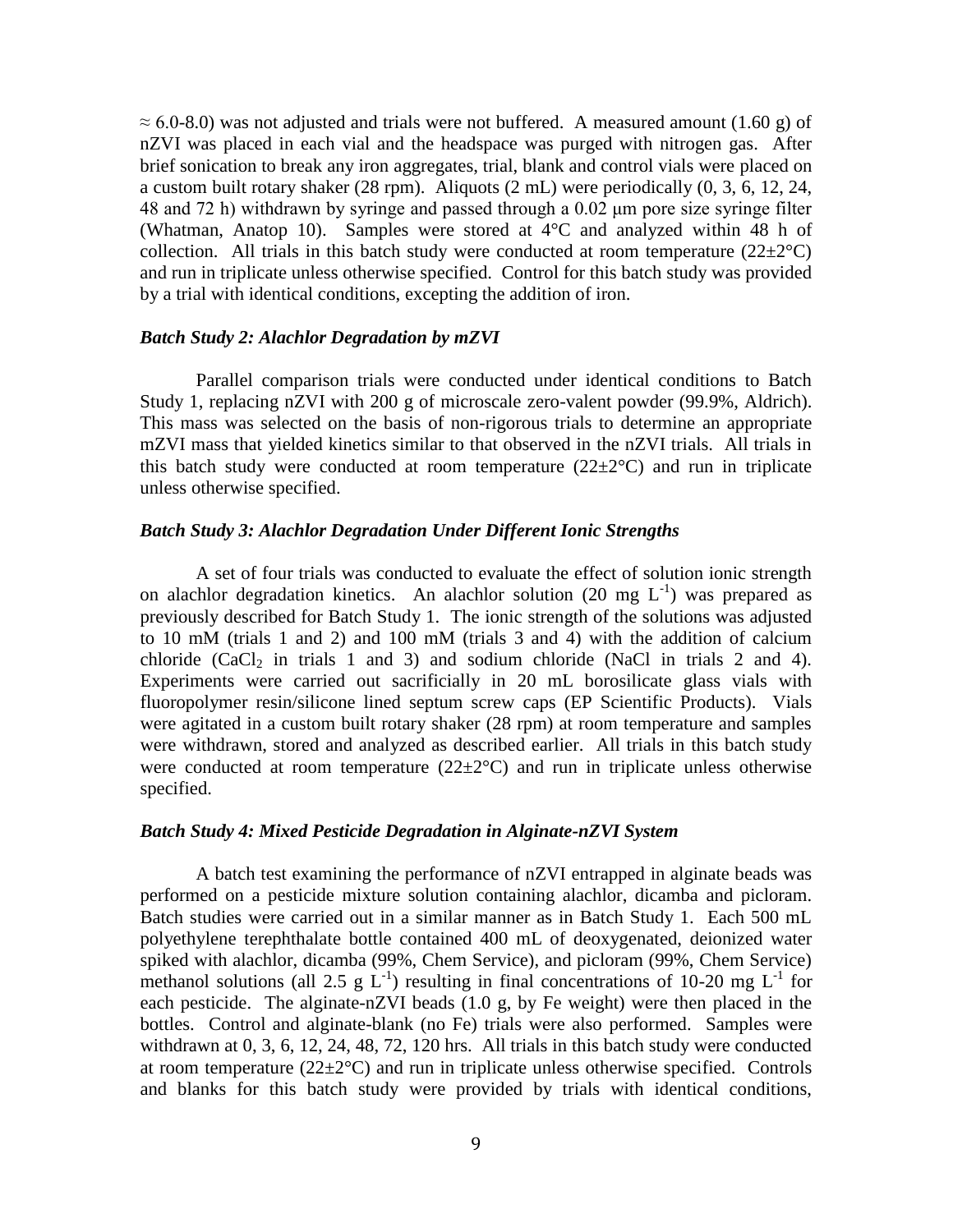excepting the inclusion of alginate-nZVI and excepting the inclusion of nZVI into the alginate matrix, respectively.

#### *Analytical Methods*

### HPLC Method

Aqueous alachlor concentration was analyzed by reverse phase HPLC (1100 Series, Agilent Technologies) using a C-18 column (ZORBAX RX-C18, 5 μm, 4.6 x 250 mm, Agilent Technologies) and diode array detector. The mobile phase consisted of 40:60 water to acetonitrile at a flow rate of 1.0 mL min<sup>-1</sup>. Detection was achieved at 222 nm with a retention time of 8.10 min.

The HPLC method was modified as follows for dicamba and picloram analysis. The mobile phase consisted of 60:40 0.4% triethanolamine (TEA) in water ( $pH = 7.5$ ) to ACN. Picloram and dicamba peaks eluted at 2.36 and 3.33 minutes, respectively. The mobile phase for atrazine analysis was modified to 60:40 water:ACN. Atrazine was detected at 8.76 minutes.

## GC-MS Method

By-products of pesticide degradation by nZVI were identified using GC-MS (6890 Plus, HP; 5973 MSD, HP) equipped with a fused silica capillary column (ZB-35, 30.0 m x 250 μm x 0.25 μm, Phenomenex). Aqueous samples (10 mL) were extracted with 1 mL dichloromethane. Extracts were injected in the splitless mode with the inlet maintained at 250°C. Oven conditions were as follows: 50°C (hold 1 min) and increase  $20^{\circ}$ C min<sup>-1</sup> to  $280^{\circ}$ C (hold 10.5 min). The carrier gas (He) flow rate was maintained at  $1.0 \text{ mL min}^{-1}$ .

#### Ion Chromatography Method

Chloride ion concentration was determined by ion chromatography (IC) analysis (DX-120, Dionex) with an IonPac AS14 anion exchange column (4 x 250 mm, Dionex) and a conductivity detector. The eluent consisted of 3.5 mM  $Na<sub>2</sub>CO<sub>3</sub>$  and 1.0 mM NaHCO<sub>3</sub> at a flow rate of 1.16 mL min<sup>-1</sup>.

# **RESULTS AND DISCUSSION**

# *Iron Nanoparticle Characterization*

Particle morphology and size were determined by TEM (Figures 1 and 2). Average particle diameter was determined to be approximately 35 nm (Figure 3). Past studies have reported similar average particle diameters (30-50 nm Li et al., 2006). A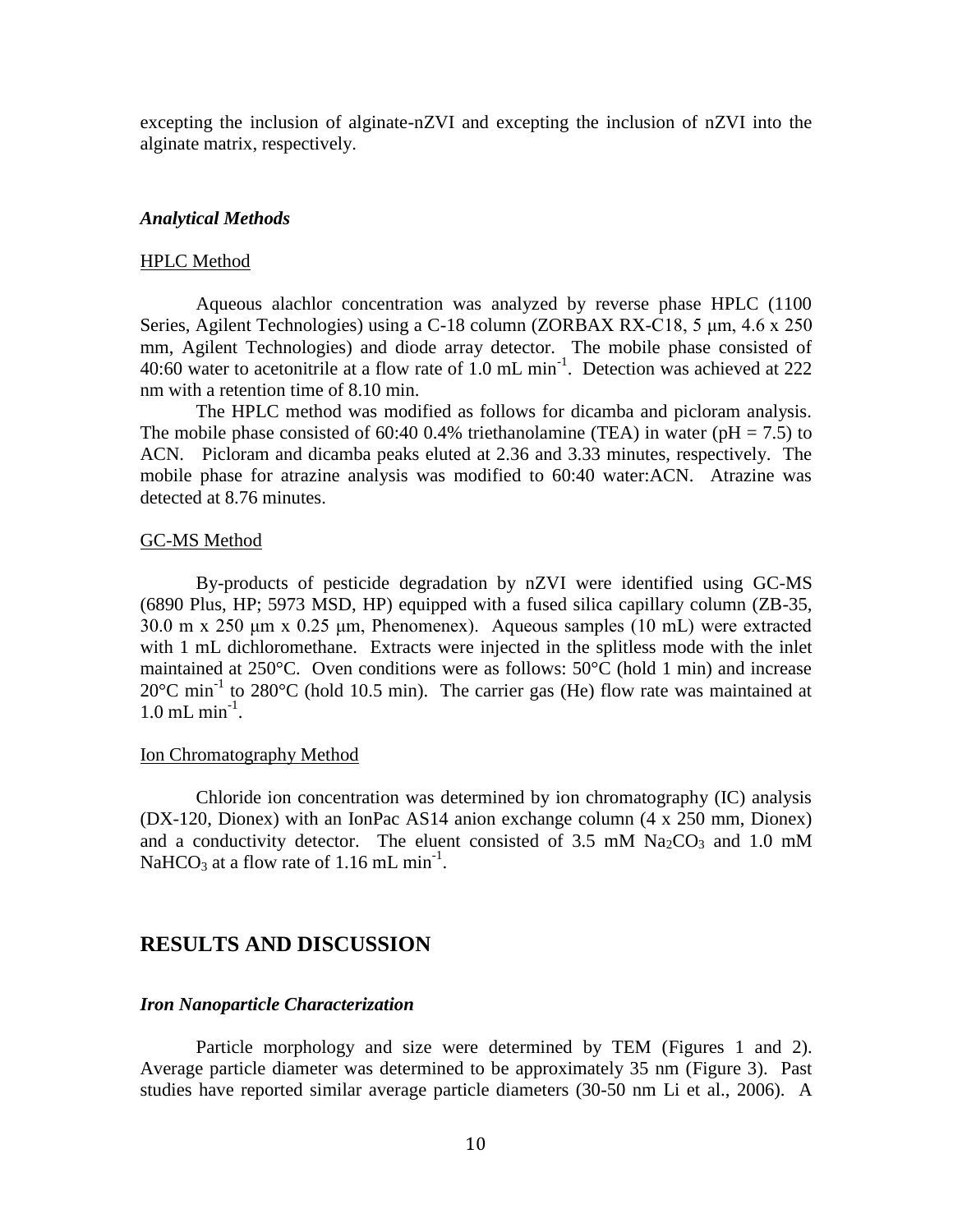thin (2-5 nm) oxide shell (Figure 2) was formed during particle passivation. This core/shell geometry has been reported earlier (Nurmi et al., 2005; Li et al., 2006). Again, this is in agreement with earlier shell thickness reports of 2.3-3.4 nm (Nurmi et al., 2005),

BET surface area was found to be 25  $m^2 g^{-1}$ . This value is in agreement with others who used similar nZVI synthesis techniques  $(22 \text{ m}^2 \text{ g}^{-1})$ , Ponder et al., 2000 and 36  $m^2$  g<sup>-1</sup>, Liu et al., 2005a). The observed BET specific surface area is also quite close to the theoretical specific surface area of 22  $m^2 g^{-1}$ , assuming spherical nZVI particle geometry:

*d*  $SSA = \frac{6}{6}$ 

 $\hspace{1.6cm}$ , (4)

where

 $SSA =$  specific surface area  $(m^2 g^{-1})$  $\rho$  = bulk density of iron (7.87 x 10<sup>6</sup> g m<sup>-3</sup>)  $d =$  average particle diameter (35 x  $10^{-9}$  m)

The close agreement between the theoretical spherical SSA and BET determined SSA confirms the spherical particle geometry observed in TEM imaging and suggests a relatively smooth surface. XRD spectrum is presented in Figure 4. Only  $Fe<sup>0</sup>$  was detected.



**Figure 1.** TEM image of iron nanoparticle cluster. The circled area is magnified in Figure 2.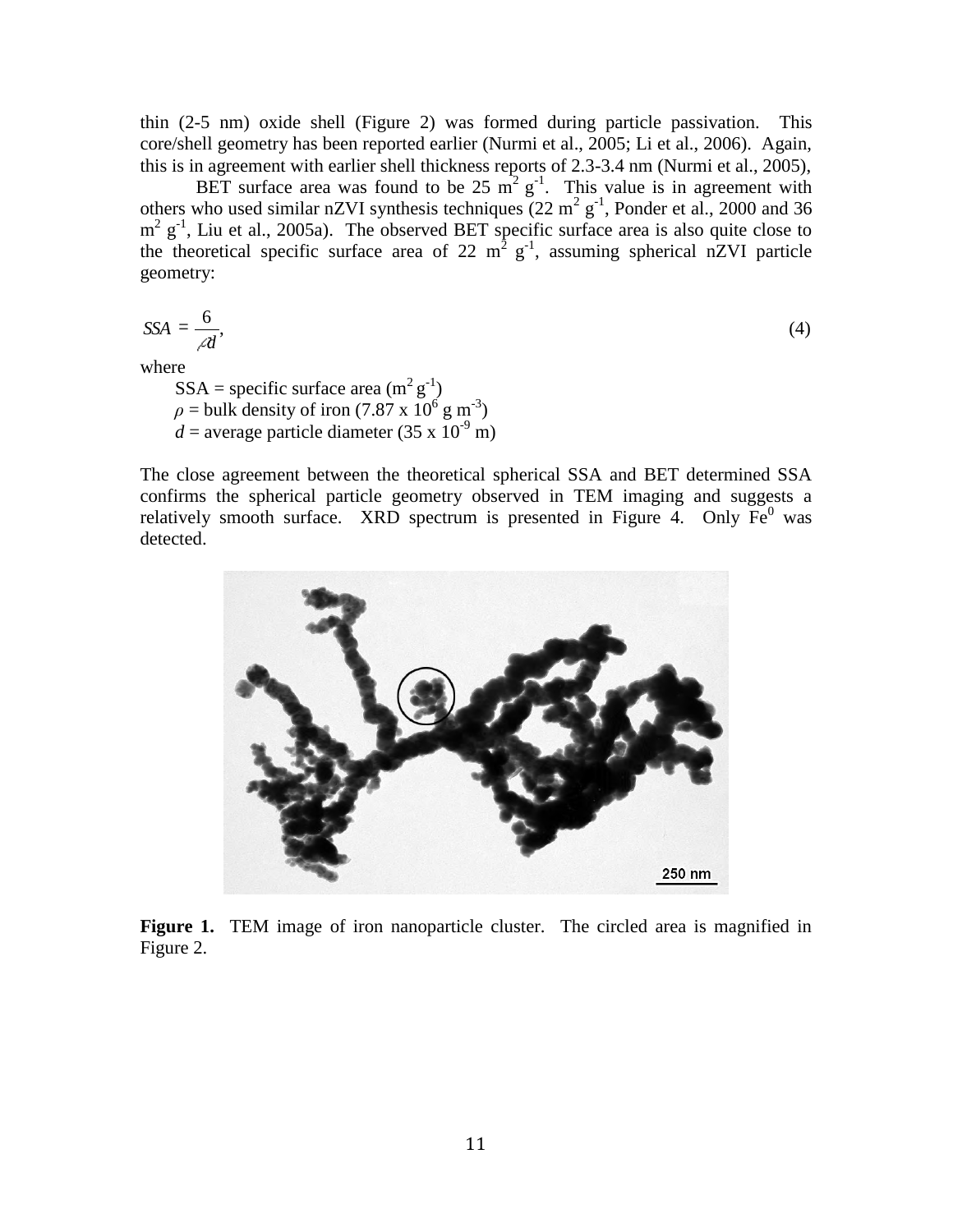

Figure 2. Magnified view of TEM image. Area is indicated in Figure 1. A thin layer (2-5 nm) of oxide was formed during particle passivation.



**Figure 3.** Size distribution of synthesized iron nanoparticles (sample size,  $n \approx 200$ ).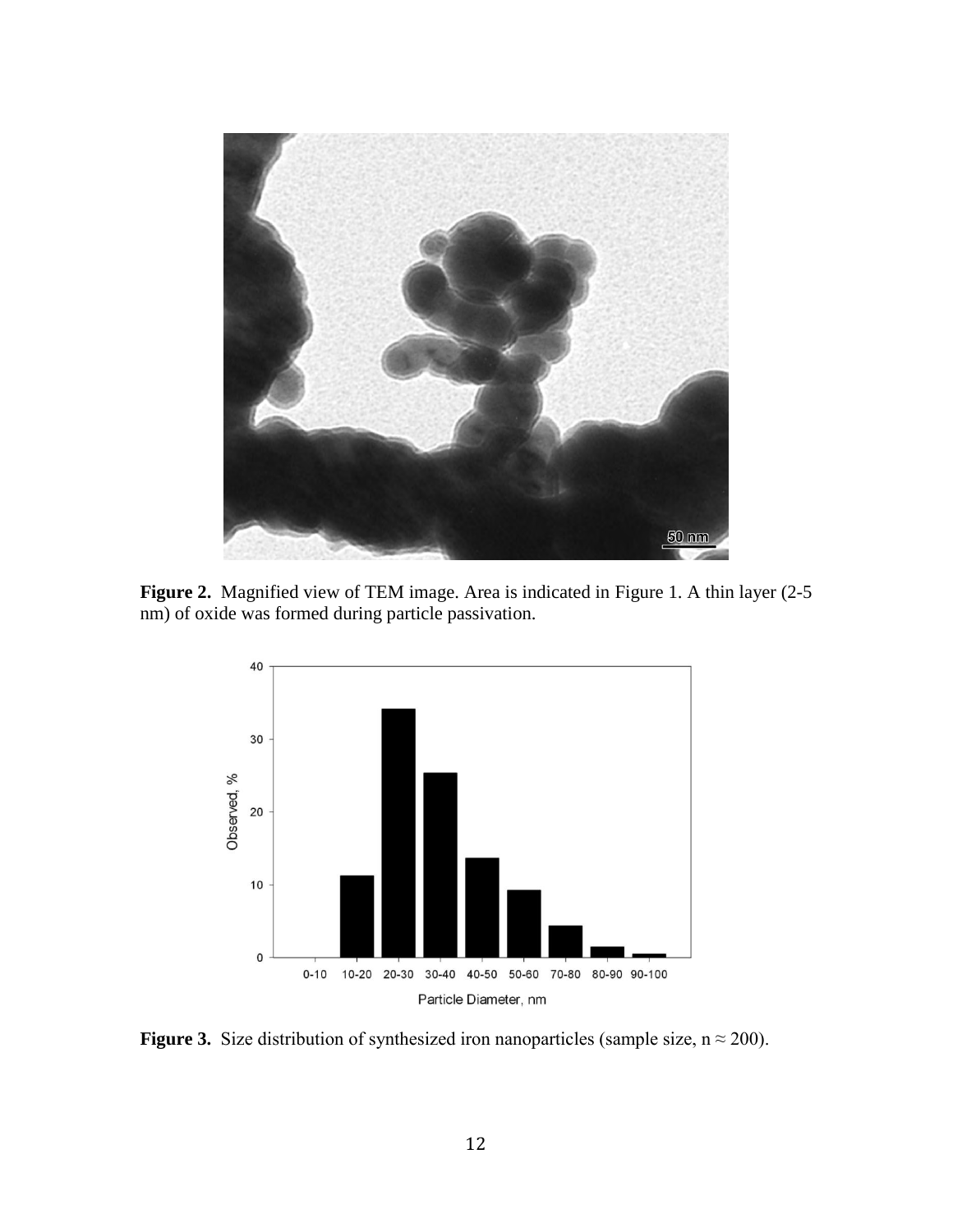

**Figure 4.** XRD spectrum of synthesized iron nanoparticles. Only Fe peak could be observed.

# *Reaction Kinetics*

Degradation of the pesticides by nZVI was the primary interest of this study. No appreciable degradation of atrazine, dicamba or picloram was observed while rapid alachlor degradation was achieved.

### Batch Study 1: Alachlor and Atrazine Degradation by nZVI

In Batch Study 1, atrazine did not degrade during the study period. Appreciable alachlor degradation was observed during the study period. The alachlor degradation reaction was found to obey first-order kinetics. This is common for the dehalogenation of organic compounds by both mZVI and nZVI (Johnson et al., 1996; Nurmi et al., 2005). The classical first-order rate reaction is

$$
\frac{d}{dt}E = k_o \mathcal{L},\tag{5}
$$

where

 $C =$  alachlor concentration (mg  $L^{-1}$ )  $k_{obs}$  = the observed rate constant (h<sup>-1</sup>).

In the case of heterogeneous reactions, such as ZVI-mediated dehalogenation, it is instructive to normalize  $k_{obs}$  with respect to (iron) surface area. It is believed that normalizing reaction rare with respect to surface area allows for more valid comparisons with different sized iron particles (Johnson et al., 1996; Nurmi et al., 2005).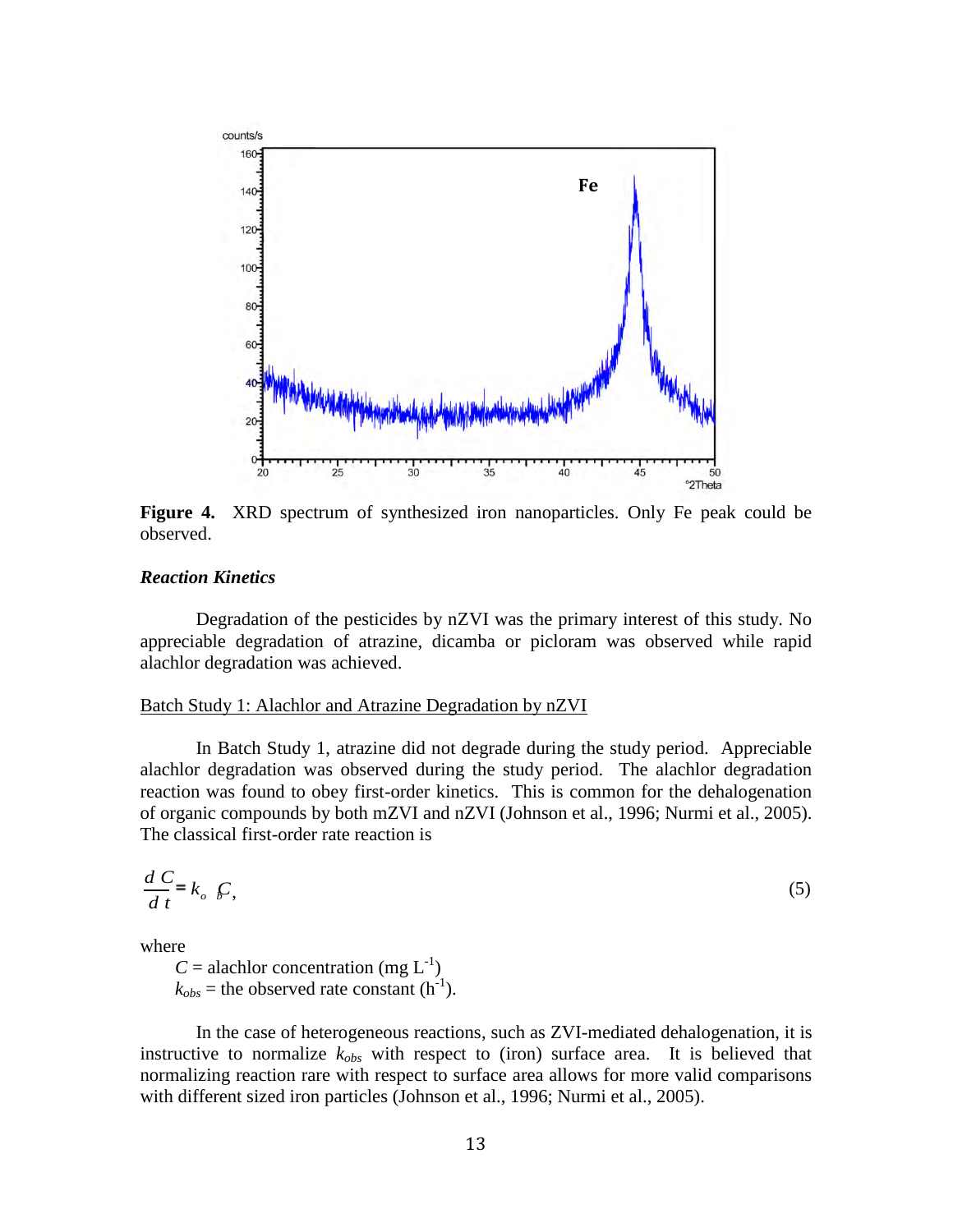While some do dissent from this view with respect to nanoparticles (Liu et al.,2005) due to observations that all (not only suface) of the nZVI particle iron is available for reaction, most researcher report nanoscale iron reaction rate constants on a surface area normalized basis. Johnson et al. (1996) have presented the following surface area normalized first-order rate equation:

$$
\frac{dC}{dt} = k_{SA} \rho_A C \tag{6}
$$

where

 $k_{SA}$  = surface area normalized rate constant (L m<sup>-2</sup> h<sup>-1</sup>)  $\rho_A$  = iron surface area per solution volume (m<sup>2</sup> L<sup>-1</sup>).

Also,

$$
k_{\text{OBS}} = k_{\text{SA}} \rho_{\text{A}}
$$
 (7)

The proposed model was found to fit the collected data well  $(R^2 > 0.99)$ . The results from linear regression are summarized in Table 2. Modeling results are plotted in Figure 5.

An analysis of chloride ion (CI) concentration was conducted to both verify dechlorination and confirm chlorine mass balance. Chloride mass balance ranged from 94% to 98% (excluding the initial state, Figure 6). This small loss (2-6%) was considered acceptable and was attributed to instrumental and/or experimental error.The conversion of chlorine in alachlor to Cl- strongly implies a reductive dechlorination degradation path.

# Batch Study 2: Alachlor Degradation by mZVI

Significant alachlor degradation was observed during the study period. The initial alachlor concentrations of 20 mg  $L^{-1}$  (nominal), decreased to 1.08 mg  $L^{-1}$  over the 72 h period indicating an average reaction efficiency of 95%.

Results of alachlor degradation by nZVI (Batch Study 1) were compared with results from this batch study (mZVI). The alachlor degradation results and nZVI and mZVI characteristics are summarized in Table 2. The surface area normalized rate constant,  $k_{SA}$ , was determined to be about 5-10 times greater for nZVI ( $k_{SA} = 38.5 \times 10^{-5}$  L  $m^{-2}$  h<sup>-1</sup>) than mZVI ( $k_{SA} = 3.85 - 7.7 \times 10^{-5}$  L m<sup>-2</sup> h<sup>-T</sup>). While some degree of error in mZVI reaction rate determination is likely due to uncertainties in the manufacturer surface area estimate, this alone cannot account for the observed difference. Lien and Zhang (1999) observed an identical difference (~5 times) with respect to chlorinated methane degradation. This was attributed to the relative "freshness" of the synthesized nZVI compared with the commercial mZVI. Manufactured mZVI likely has significant crystalline oxide surface species, and, therefore, the available reactive surface area will be less than the BET surface area (Johnson et al., 1996). Given the similarities of the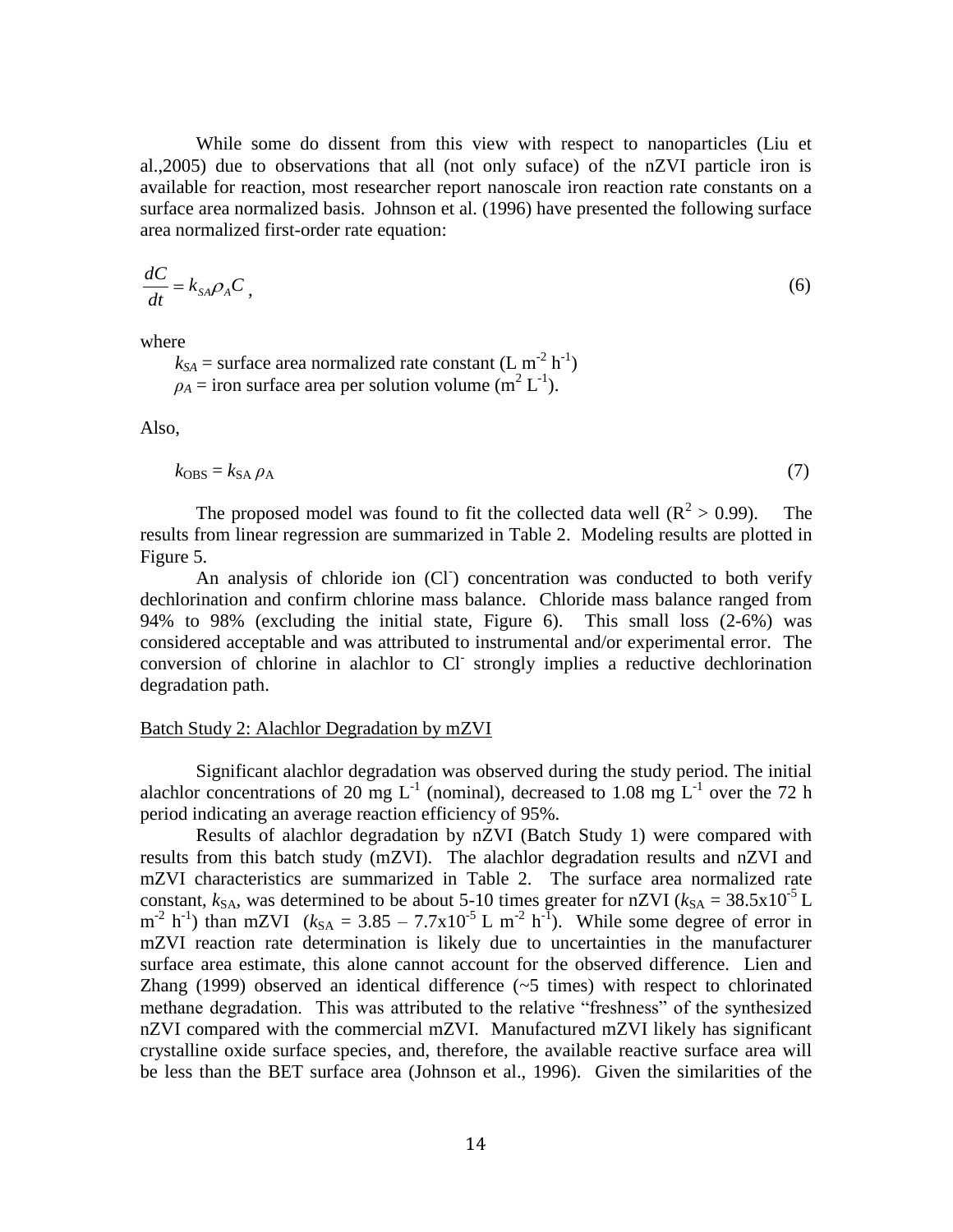present experimental setup and results with Lien and Zhang (1999), these inferences seem possible.



**Figure 5.** Data from alachlor degradation study (Batch Study 1). Degradation was modeled as a pseudo first-order reaction. The vertical error bars indicate  $\pm$  standard deviations.



Figure 6. Chloride mass balance for alachlor degradation by nZVI. Chloride mass balance ranged from 94% to 98%. The vertical error bars indicate  $\pm$  standard deviations. Data points are joined by straight lines for ease of reading only and do not represent trends.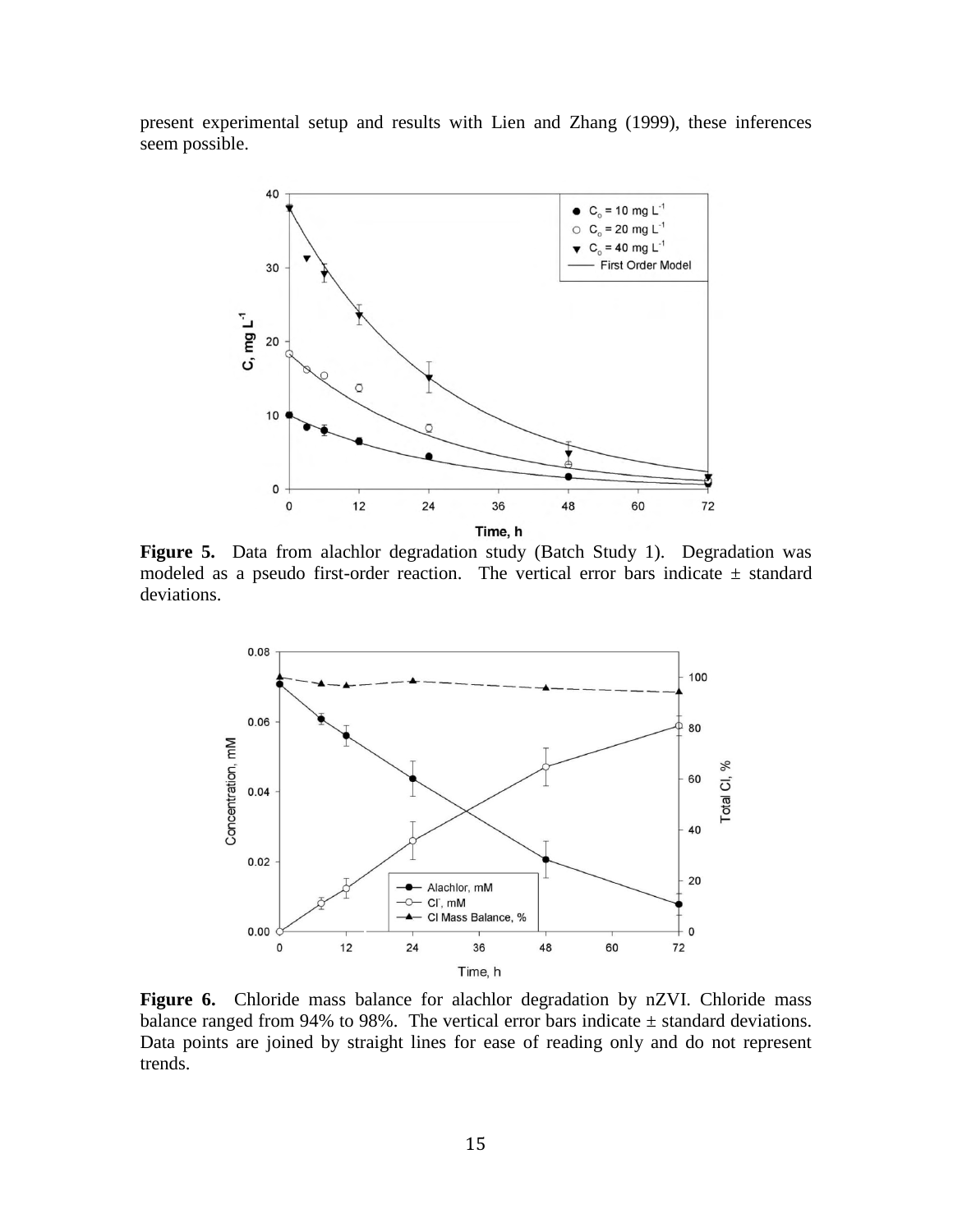### Batch Study 3: Alachlor Degradation Under Different Ionic Strengths

Based on the results from Batch Studies 1, only alachlor was selected for degradation study under different ionic strength conditions. The degradation kinetics of alachlor by nZVI appears to be highly dependent on solution ionic. The surface area normalized rate constant (*kSA* ) is reduced by roughly 90% upon the addition of either  $CaCl<sub>2</sub>$  or NaCl equivalent to an ionic strength of 10 mM (Figure 7). There does not appear to be any significant difference in  $k_{SA}$  between CaCl<sub>2</sub> and NaCl. Additions (100 mM) of the same salts do not affect *kSA* beyond the values associated with 10 mM.

| <b>Type of</b>          | Average         | <b>Specific</b>                       | $\rho_A$      | $k_{obs}$             | $k_{SA}$                   | ${\bf R}^2$ |
|-------------------------|-----------------|---------------------------------------|---------------|-----------------------|----------------------------|-------------|
| Iron                    | <b>Diameter</b> | <b>Surface</b><br>Area<br>$(m^2 g^1)$ | $(m^2L^{-1})$ | $(h^{-1})$            | $(L m2 h-1)$               |             |
| nZVI                    | $35 \text{ nm}$ | 25                                    | 100           | 38.5 x $10^{-3}$      | $38.5 \times 10^{-5}$      | 0.999       |
| mZVI                    | $3 \mu m$       | $1-2^{(a)}$                           | 500-1000      | $38.7 \times 10^{-3}$ | $3.8 - 7.7 \times 10^{-5}$ | 0.987       |
| Iron<br>$Filings^{(b)}$ |                 | 1.4                                   | 496           | $12.0 \times 10^{-2}$ | $24.2 \times 10^{-5}$      |             |

**Table 2.** Summary of alachlor degradation kinetics.  $\rho_A$  represents the iron surface area loading, i.e., iron surface area per solution volume.

(a) Supplied by manufacturer (Sigma-Aldrich, 2007).<br>
(b) Reported by Eykholt and Davenport (1998)

Reported by Eykholt and Davenport (1998).



**Figure 7.** Comparison of observed alachlor degradation reaction rate constant under different ionic strength conditions. "DI W" stands for "deionized water"; trial has ionic strength of zero. Error bars represent 95% CI.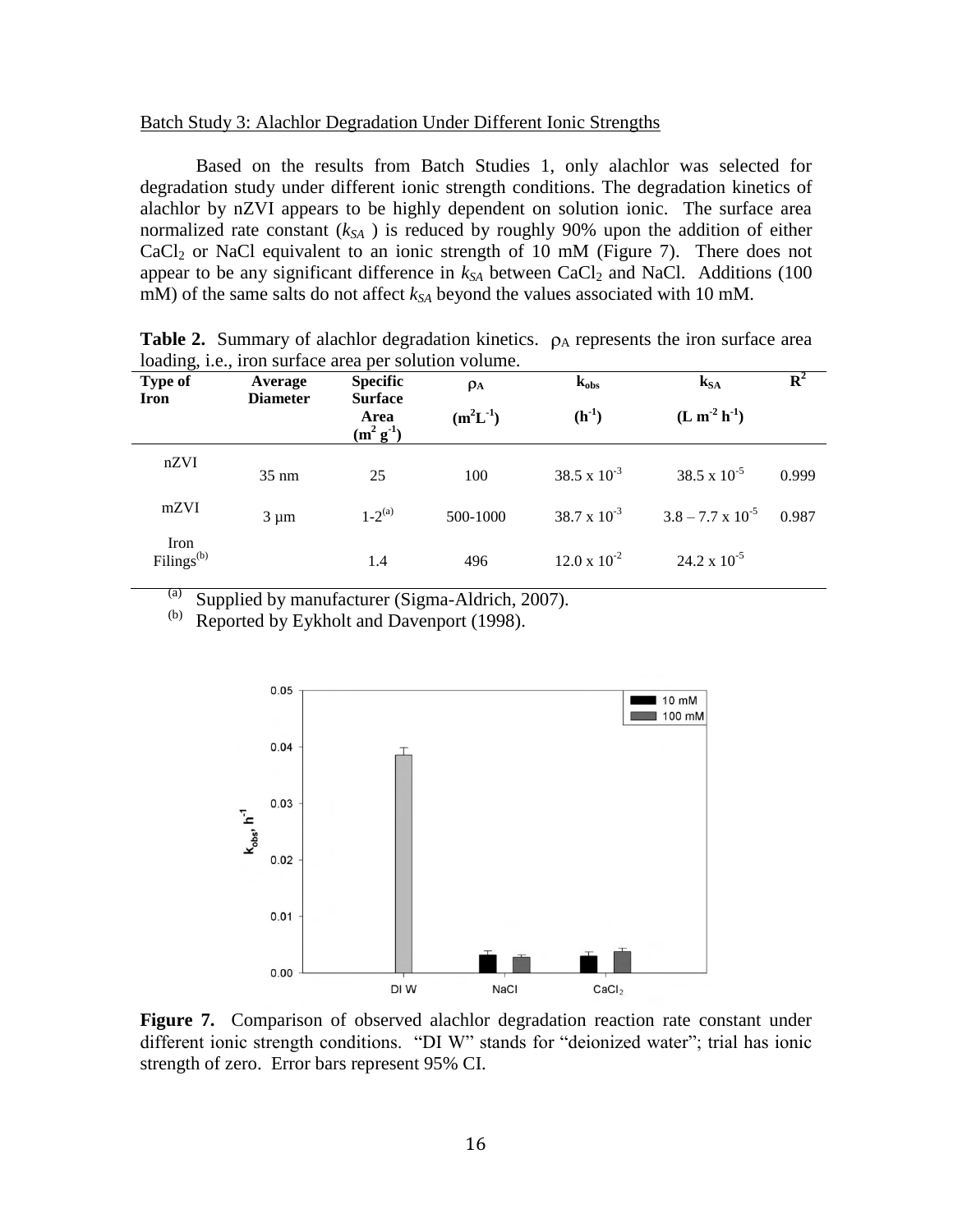## Batch Study 4: Mixed Pesticide Degradation in Alginate-nZVI System

Alachlor was found to be reactive to nZVI-alginate. However, no transformation of dicamba or picloram was observed during the nZVI-alginate trial, although there was minimal diffusion into the alginate matrix. The reaction of nZVI-alginate with alachlor could be modeled as a pseudo first-order reaction with respect to iron surface (Figure 8. The effect of mass transfer resistance through alginate was neglected. The surface area normalized rate constant was found to be  $k_{SA} = 31.1 \times 10^{-5}$  L m<sup>-2</sup> h<sup>-1</sup> ( $\mathbb{R}^2 = 0.984$ ). While the 95% confidence interval  $(\pm 5.0 \times 10^{-5})$  does not fall within the  $k_{SA}$  observed earlier for bare nZVI (38.5 x  $10^{-5}$  L m<sup>-2</sup> h<sup>-1</sup>), the small discrepancy can probably be explained by the inherent variability between batches of synthesized nZVI and competition between alachlor and non-reactive pesticides for reactive sites on the iron surface.

 It appears that alginate did not impede mass transfer to the iron in any meaningful manner. Pesticide losses due to alginate without iron were minimal. Thus, possible advantages of nZVI-alginate are feasible. Such secondary advantages may include use of alginate-entrapped nZVI in permeable reactive barriers and co-entrapment with pesticide degrading microorganisms.

#### *Reaction By-product(s)*

The GC-MS analysis was used for by-product identification. Only one by-product was detected and was identified by comparing its mass spectrum with that presented by Potter and Carpenter (1995). The by-product spectrum matched with that of dechlorinated alachlor (N-(2,6-Diethylphenyl)-N-(methoxymethyl)acetamide), providing further confirmation of reductive dechlorination. No other by-product was detected, and no attempt was made to quantify the identified by-product.

Comfort et al. (2001) working on the iron-mediated remediation of metolachlor (a structurally similar chloroacetanilide herbicide) found that dechlorinated metolachlor was five times more biodegradable than the parent compound. Thus, it seems likely that the dechlorination of alachlor results in some degree of improvement in biodegradability. Specific studies must be conducted before implementation to ensure the by-product is less toxic and/or persistent than the parent compound.

# **CONCLUSIONS**

Zero-valent iron nanoparticles were found to be effective in destroying alachlor and ineffective with respect to atrazine, dicamba and picloram. The authors contend nZVI can potentially be an effective remediation technique for select pesticides. However, successful use of nZVI for pesticide remediation will require an understanding of the properties, structure and reaction pathway for each pesticide, especially the position and bond strength of each halogen. Specific findings include:

Alachlor degradation was found to be a pseudo first-order process. The surface area normalized rate constant was observed:  $k_{SA} = 38.5 \times 10^{-5}$  L m<sup>-2</sup> h<sup>-1</sup>. A comparison study with microscale iron particles found that nanoscale iron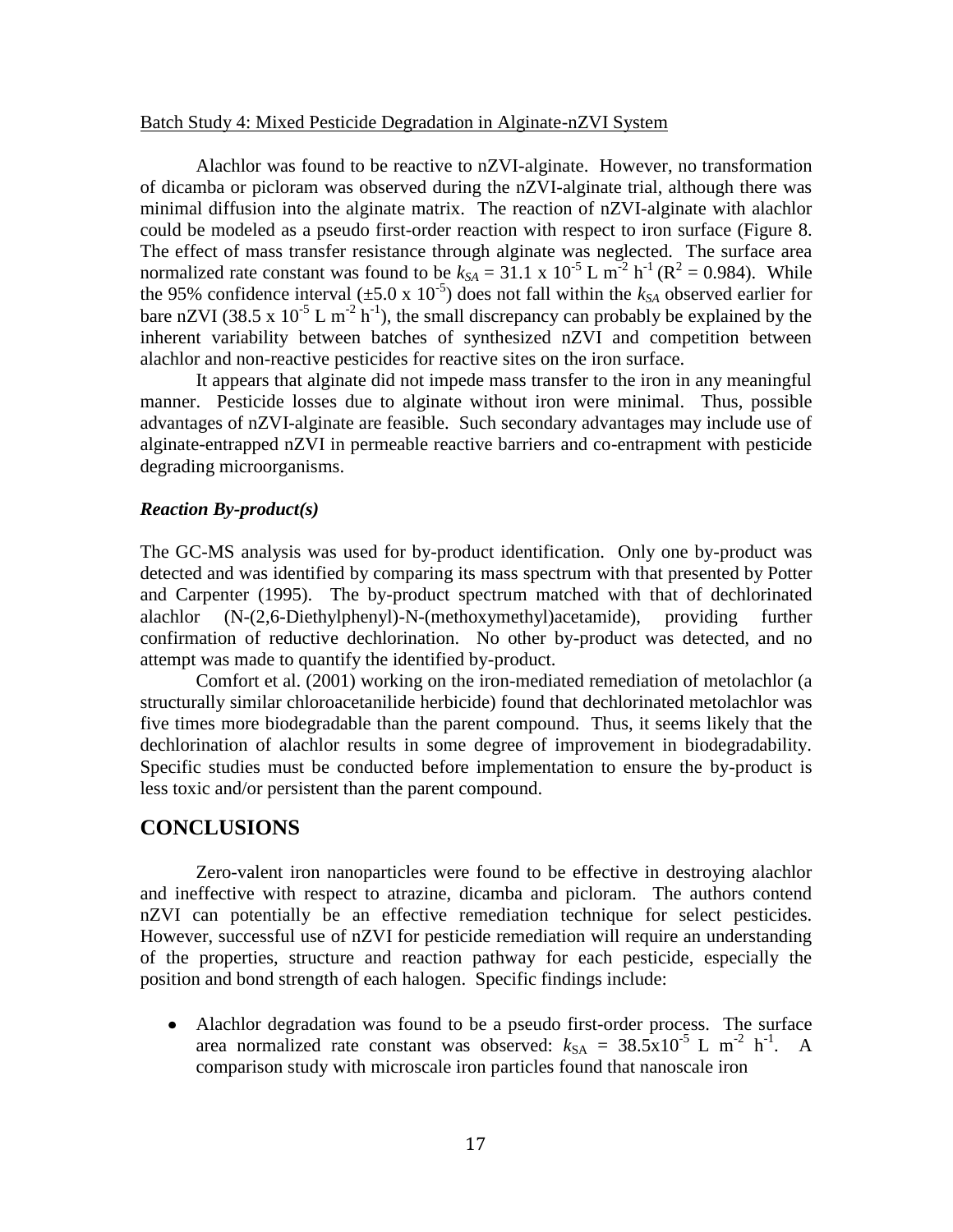

**Figure 8.** Reduction of alachlor in alginate-nZVI system. First data point is not considered in the model to account for initial diffusion into the alginate beads. The vertical error bars indicate  $\pm$  standard deviations.

- outperformed microscale iron by a factor of 5-10 in terms of surface area  $\bullet$ normalized reaction rate. This difference was attributed to oxide formation on the microscale iron.
- The reaction by-product of the alachlor-iron nanoparticle was found to be  $\bullet$ dechlorinated alachlor (N-(2,6-Diethylphenyl)-N-(methoxymethyl)acetamide). Although toxicity and persistence have not been characterized, a very similar compound was found to be more biodegradable than its parent compound. It is likely that dechlorinated alachlor will share this property.
- $\bullet$ Ionic strength was found to have a large impact on alachlor-iron nanoparticles reaction kinetics. The surface area normalized rate constant,  $k_{SA}$ , was reduced by up to 90% at 10 mM ionic strength. Although no attempt was made to elucidate the cause of this  $k_{SA}$  reduction, previously published work suggests that the enhanced particle agglomeration associated with high ionic strength decrease the reaction rate.
- $\bullet$ Iron nanoparticles entrapped in alginate were found to be equally effective in pesticide degradation as bare iron nanoparticles. Even though there was no enhancement in reaction rate in the alginate-nanoparticle system, the entrapment principle can possibly be used to retain the nanoparticles for a longer time in a treatment system (e.g., permeable reactive barrier).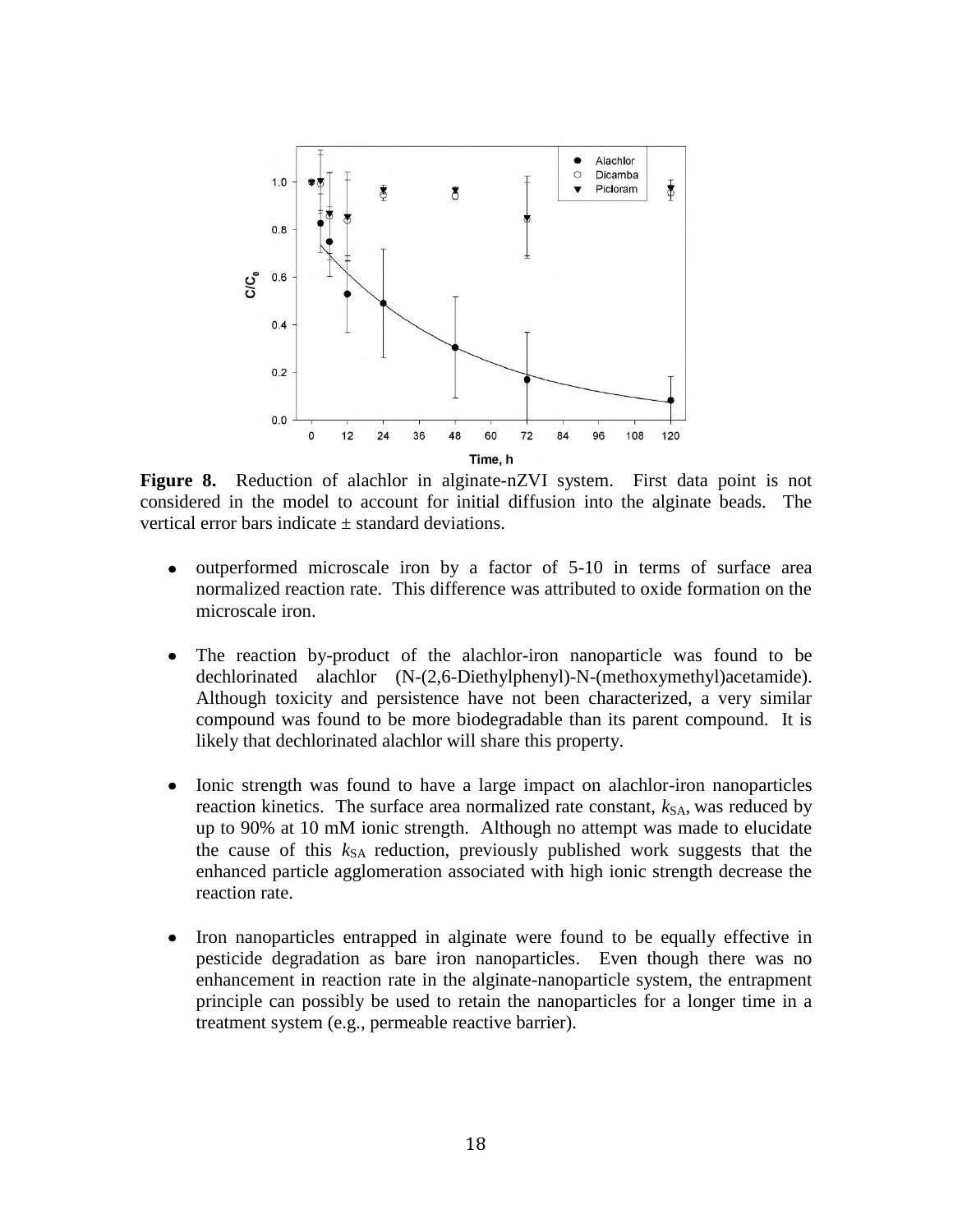# **REFERENCES**

- Aksu, Z., Egretli, G., Kutsal, T., 1998. A Comparative Study of Copper(II) Biosorption on Ca-Alginate, Agarose and Immobilized C. Vulgaris in a Packed Bed Column. *Process Biochem.* **33**, 393-400.
- ASTM, 2004. ASTM Standard C 33, Specification for Concrete Aggregates. ASTM International, West Conshohocken, PA.
- Bahena, C.L. and Martínez, S.S., 2006. Photodegradation of Chlorbromuron, Atrazine, and Alachlor in Aqueous Systems under Solar Irradiation. *Int. J. Photoenergy*. **Vol. 2006**, 1-6.
- Bartelson, N., North Dakota. Department of Health, Division of Water Quality, (Personal Communication). 2006.
- Comfort, S.D., Shea, P.J., Machacek, H.G., Oh, B.T., 2001. Field-Scale Remediation of a Metolachlor-Contaminated Spill Site Using Zerovalent Iron. *J. Environ. Qual*. **30**, 1636-1643.
- Dombeck, T, Dolan, E., Schultz, J., Klarup, D., 2001. Rapid Reductive Dechlorination of Atrazine by Zero-valent Iron Under Acidic Conditions. *Environ. Pollut*. **111**, 21- 27.
- Eykholt, G.R., Davenport, D.T., 1998. Dechlorination of the Chloroacetanilide Pesticides Alachlor and Metolachlor by Iron Metal. *Environ. Sci. Technol*. **32**, 1482-1487.
- Garbayo, I., Leon, R., Vigara, J., Výlchez, C., 2002. Diffusion Characteristics of Nitrate and Glycerol in Alginate. Colloid Surface **B 25**, 1–9.
- Ghauch, A., Suptil, J., 2000. Remediation of S-Triazines Contaminated Water in a Laboratory Scale Apparatus using Zero-valent Iron Powder. *Chemosphere*. **41**, 1835-1843.
- Ghauch, A., 2001. Degradation of Benomyl, Picloram, and Dicamba in a Conical Apparatus by Zero-valent Iron Powder. *Chemosphere*. **43**, 1109-1117.
- Gibb, C., Satapanajaru, T., Comfort, S.D., Shea, P.J., 2004. Remediating Dicamba Contaminated-Water with Zerovalent Iron. *Chemosphere*. **54**, 841-848.
- Hara, J., Ito, H., Suto, K., Inoue, C., Chida, T., 2005. Kinetics of Trichloroethene Dechlorination with Iron Powder. *Wat. Res*. **39**, 1165-1173.
- Hydutsky, B.W., Mack, E.J., Beckerman, B.B., Skluzacek, J.M., Mallouk, T.E., 2007. Optimization of Nano- and MicroironTransport through Sand Columns Using Polyelectrolyte Mixtures. *Environ. Sci. Technol*. **41**, 6418-6424.
- Johnson, T.L., Scherer, M.M., Tratnyek, P.G., 1996. Kinetics of Halogenated Organic Compound Degradation by Iron Metal. *Environ. Sci. Technol*. **30**, 2634-2640.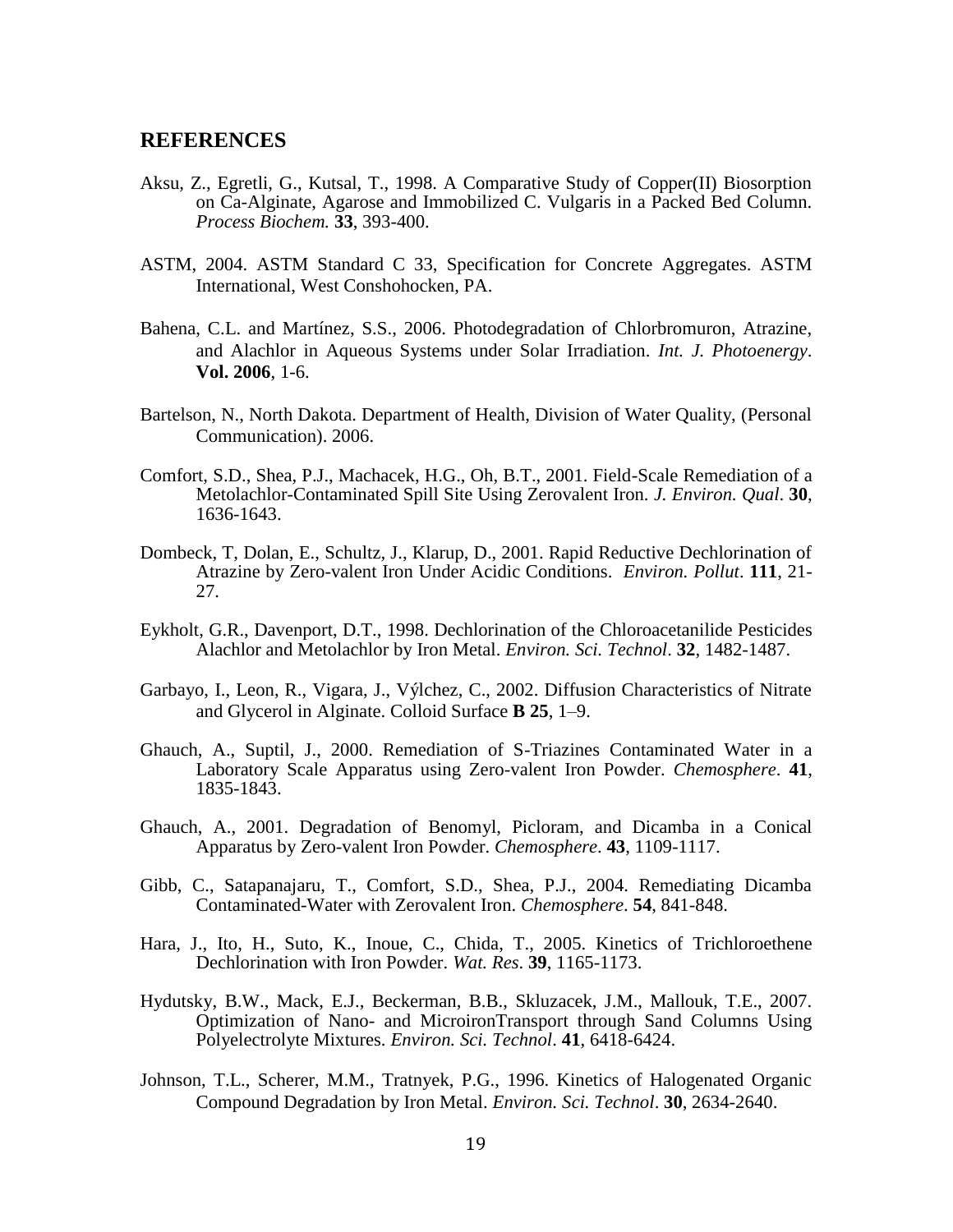- Joo, S.H., Zhao, D., 2007. Destruction of Lindane and Atrazine Using Stabilized Iron Nanoparticles Under Aerobic and Anaerobic Conditions: Effects of Catalyst and Stabilizer. *Chemosphere*. **70**, 418-425.
- Koplin, D.W., Barbash, J.E., Gilliom, R.J., 1998. Occurrence of Pesticides in Shallow Groundwater of the United States: Initial Results from the National Water-Quality Assessment Program. *Environ. Sci. Technol*. **32**, 558-566.
- Krajangpan, S., Jarabek, L., Jepperson, J., Chisholm, B,. Bezbaruah, A., 2008. Polymer modified iron nanoparticles for environmental remediation. Proc. ACS Division of Polymeric Materials: Science & Engineering. New Orleans, LA. (pp. 22).
- Li, L., Fan, M., Brown, R.C., Van Leeuwen, J.H., Wang, J., Wang, W., Song, Y., Zhang, Z., 2006. Synthesis, Properties, and Environmental Applications of Nanoscale Iron-Based Materials: A Review. *Crit. Rev. Env. Sci. Tec.* **36**, 405-431.
- Lien, H.L., Zhang, W.X., 1999. Transformation of Chlorinated Methanes by Nanoscale Iron Particles. *J. Envir. Engrg*. **125**, 1042-1047.
- Liu, Y., Choi C., Dionysiou, D., Lowry, G. V., 2005a. TCE Hydrodechlorination by Amorphous Monometallic Nanoiron. *Chem. Mat.* **17**, 5315-5322
- Liu, Y., Majetich, S.A., Tilton, R.D., Sholl, D.S., Lowry, G.V., 2005b. TCE Dechlorination Rates, Pathways, and Effeciency of Nanoscale Iron Particles with Different Properties. *Environ. Sci. Technol.* **39**, 1338-1345.
- Luepin, O.X., Hug, S.J., Badruzzaman, A.B.M., 2005. Arsenic Removal from Bangladesh Tube Well Water with Filter Columns Containing Zerovalent Iron Filings and Sand. *Environ. Sci. Technol*. **39**, 8032-8037.
- Matheson, L., Tratnyek, P., 1994. Reductive Dehalogenation of Chlorinated Methanes by Iron Metal. *Environ. Sci. Technol*. **28**, 2045-2053.
- Milazzo, G., Caroli, S., Sharma, V.K., 1978. *Tables of Standard Electrode Potentials*. London, England: Wiley.
- Morrison, S.J., Metzler, D.R., Carpenter, C.E., 2001. Uranium Precipitation in a Permeable Reactive Barrier by Progressive Irreversible Dissolution of Zerovalent Iron. *Environ. Sci. Technol*. **35**, 385-390.
- Nurmi, J.T., Tratnyek, P.G., Sarathy, V., Baer, D.R., Amonette, J.E., Pecher, K., Wang, C., Linehan, J.C., Matson, D.W., Penn, R.L., Driessen, M.D., 2005. Characterization and Properties of Metallic Iron Nanoparticles: Spectroscopy, Electrochemistry, and Kinetics. *Environ. Sci. Technol.*, **39**, 1221 – 1230.
- Orth, W.S., Gillham, R.W., 1996. Dechlorination of Trichloroethene in Aqueous Solution Using Fe0. *Environ. Sci. Technol*. **30**, 66-71.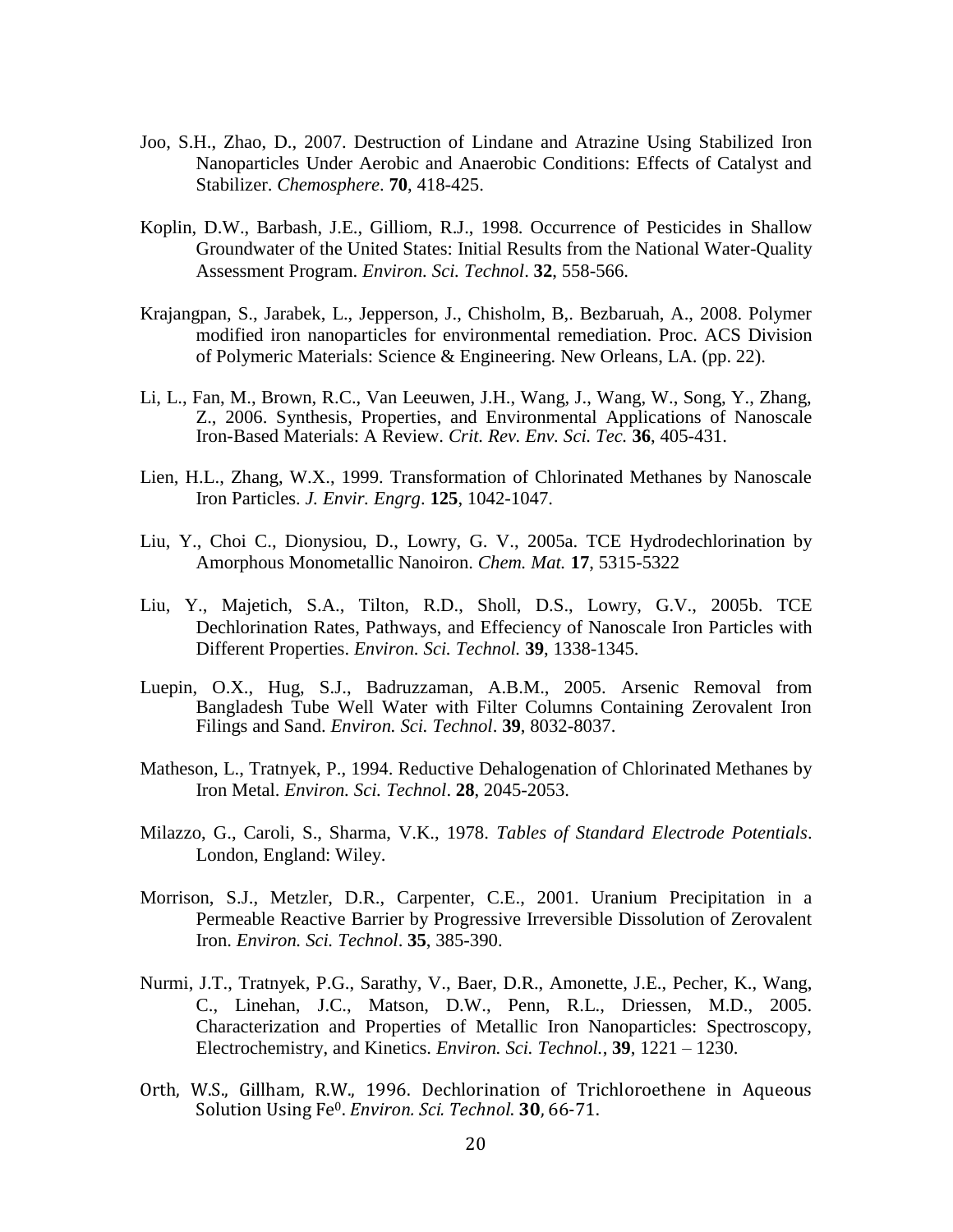- Phillips, D.H., Gu, B., Watson, D.B., Roh, Y., Liang, L., Lee, S.Y., 2000. Performance Evaluation of a Zerovalent Iron Reactive Barrier: Mineralogical Characteristics. *Environ. Sci. Technol*. **34**, 4169-4176.
- Ponder, S.M., Darab, J.G., Mallouk, T.E., 2000. Remediation of Cr(VI) and Pb(II) Aqueous Solutions Using Supported, Nanoscale Zero-valent Iron. *Environ. Sci. Technol*. **34**, 2564-2569.
- Potter, T.L., Carpenter, T.L., 1995. Occurrence of Alachlor Environmental Degradation Products in Groundwater. *Environ. Sci. Technol.* **29**, 1557-1563.
- Quinn J., Geiger C., Clausen C., Brooks K., Coon C., O'Hara S., Krug T., Major D., Yoon W.S., Gavaskar A., Holdsworth T., 2005. Field demonstration of DNAPL dehalogenation using emulsified zero-valent iron. *Environ Sci Technol.* **39**, 1309– 1318.
- Radig, S., 1997, Updated 2006. North Dakota Geographic Targeting System for Groundwater Monitoring. North Dakota. Department of Health, Division. of Water Quality. Retrieved November 16, 2006 from http://www.health.state.nd.us/WQ/GW/pubs/GWT.HTM.
- Rock, M.L., Kearney, P.C., Helz, G.R.,1998. Innovative Remediation Technology. In P.C. Kearney., T. Roberts (Eds.) *Pesticide Remediation in Soils and Water* (pp. 1- 19) West Sussex, England: Wiley.
- Saleh, N, Kim H.J., Matyjaszewski, K., Tilton, R.D., and Lowry, G.V., 2008. Ionic Strength and Composition affect the mobility of surface-modified NZVI in watersaturated sand columns. *Environ. Sci. Technol.* **42,** 3349-3355.
- Saleh, N., Sirk, K., Liu, Y., Phenrat, T., Dufour, B., Matyjaszewski, K., Tilton, R., Lowry, G. V., 2007 Surface Modifications Enhance Nanoiron Transport and DNAPL Targeting in Saturated Porous Media. *Environ. Eng. Sci.* **24**, 45-57.
- Saleh, N., Phenrat, T., Sirk, K., Dufour, B., Ok, J., Sarbu, T., Matyjaszewski, K., Tilton, R., Lowry, G. V., 2005. Adsorbed Triblock Copolymers Deliver Reactive Iron Nanoparticles to the Oil/Water Interface. *Nano Lett.* **5**, 2489-2494.
- Sigma-Aldrich, Inc., 2007. Specification Sheet #267953 and Personal Communication
- USDA (United States Department of Agriculture), 2007. *The ARS Pesticide Properties Database*. US Department of Agriculture, Agricultural Research Service. Retrieved 11/01/2007 from http://www.ars.usda.gov/Services/docs.htm?docid=14199
- Villas-Horns, C., Minnesota Department of Agriculture, Pesticide and Fertilizer Management Division, (Personal Communication). 2006.